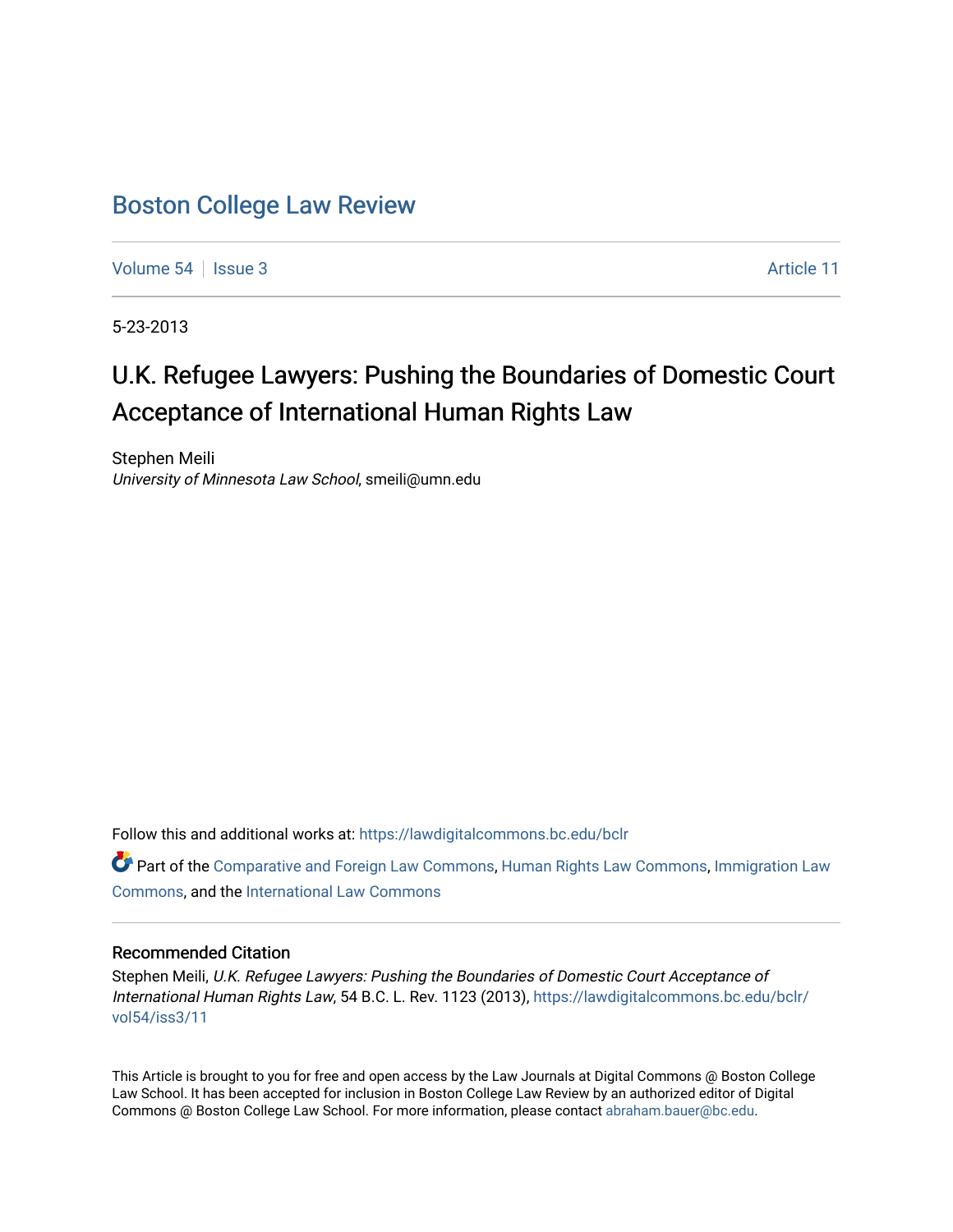# **U.K. REFUGEE LAWYERS: PUSHING THE BOUNDARIES OF DOMESTIC COURT ACCEPTANCE OF INTERNATIONAL HUMAN RIGHTS LAW**

## Stephen Meili[\\*](#page-1-0)

**Abstract:** This Article analyzes how refugee lawyers in the United Kingdom navigate the tension between state power and international norms. Based on interviews with lawyers representing persons seeking asylum and other forms of refugee protection in the United Kingdom, the Article reveals how these lawyers successfully utilize international human rights treaties on behalf of their clients despite domestic policies making it more difficult for refugees to assert their rights. The Article argues that U.K. refugee lawyers play a critical role in the globalization struggle by encouraging state actors (in this case, the judiciary) to adhere to international norms that might otherwise go ignored in an anti-immigrant political climate. In so doing, these lawyers have helped to broaden the sources on which state power over immigration is based. The Article thus contributes to the literature on the devolution of state power in an era of globalization, as well as cause lawyering.

#### **INTRODUCTION**

 Over the past two decades, international law in many parts of the world has been moving in a less state-centric direction and more toward universal protection of human rights through, for example, the creation of the International Criminal Court, the emergence of universal jurisdiction (e.g., the *Pinochet* case), and international ad hoc tribunals (e.g., for Rwanda and Yugoslavia).[1](#page-1-1) At the same time, the world has witnessed

 $\overline{a}$ 

#### 1123

<sup>\*</sup> Vaughan G. Papke Clinical Professor in Law, University of Minnesota Law School. I am indebted to the National Science Foundation and the Robina Foundation for funding the research that resulted in this Article. I am also indebted to Gail Hupper for her thoughtful comments on an earlier draft of this Article. Many thanks also to University of Minnesota Law students Justin Erickson and Faiza Majeed for their excellent research assistance, as well as to Mary Rumsey of the University of Minnesota Law Library. Thanks also to Margaret Benz and Jean Wells for transcribing interviews and other logistical tasks.

<span id="page-1-1"></span><span id="page-1-0"></span><sup>&</sup>lt;sup>1</sup> *See* Rome Statute of the International Criminal Court art. 1, July 1, 2002, 2187 U.N.T.S. 90; R v. Bow Street Metro. Stipendiary Magistrate (No. 3) (*Pinochet III* ), [2000] 1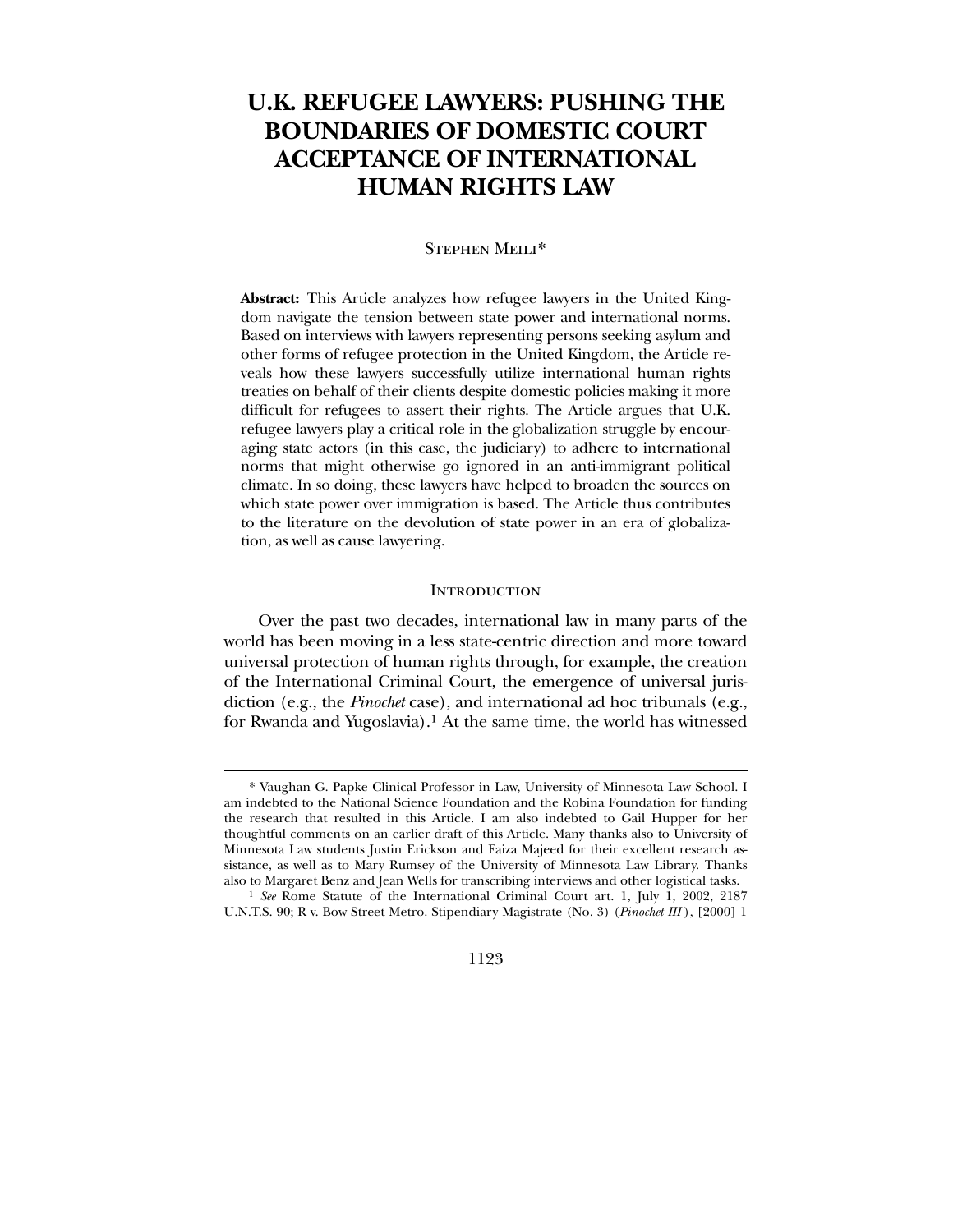the erosion of state sovereignty as the chief organizing principle of international relations.[2](#page-2-0) Much as globalization of commerce has changed the international marketplace, globalization of human rights law has changed the way many countries treat non-citizens within their borders.[3](#page-2-1)

 Asylum law vividly illustrates the way that globalization creates ten-sion between state power and international norms.<sup>[4](#page-2-2)</sup> On the one hand, the global migration of people seeking relief from persecution has through international treaties like the 1951 Convention relating to the Status of Refugees[5](#page-2-3)—created international legal norms that supplant state power to decide who shall remain within a country and who shall be removed or excluded.<sup>[6](#page-2-4)</sup> On the other hand, states have continually attempted to reassert power over their borders by enacting stricter immigration controls.[7](#page-2-5) This struggle has become more acute over the past fifteen years in many refugee-receiving nations, the product of a general anti-immigrant sentiment exacerbated by security concerns stemming from the September 2001 terrorist attacks in the United States, the March 2004 Madrid train bombings, and the July 2005 London Underground bombings.[8](#page-2-6) This conflict has been particularly acute in the United Kingdom, as a result of policies initially implemented by the Labor Government of then-Prime Minister Tony Blair to severely limit the number of persons seeking, and ultimately being granted, asylum.[9](#page-2-7) These policies have included making it more difficult for potential asy-

3 *See* Austin Sarat & Stuart A. Scheingold, *State Transformation, Globalization, and the Possibilities of Cause Lawyering*, *in* Cause Lawyering and the State in a Global Era 3, 5–12 (Austin Sarat & Stuart Scheingold eds., 2001).

4 *See, e.g.*, Richard Maiman, *Asylum Law Practice in the United Kingdom After the Human Rights Act*, *in* The Worlds Cause Lawyers Make: Structure and Agency in Legal PRACTICE 410, 411–13 (Austin Sarat & Stuart Scheingold eds., 2005) (discussing the evolution of asylum law in the United Kingdom and noting its incompatibility with portions of the European Convention on Human Rights).

5 *See generally* Convention relating to the Status of Refugees, July 28, 1951, 19 U.S.T. 6223, 189 U.N.T.S. 150 [hereinafter Refugee Convention].

6 *Id.* arts. 35–36.

<span id="page-2-0"></span>7 *See* Vincent Chetail, *Freedom of Movement and Transnational Migrations: A Human Rights Perspective*, *in* Migration and International Legal Norms 47, 47 (T. Alexander Aleinikoff & Vincent Chetail eds., 2003) ("[C]ontrol over migration remains one of the last bastions of the truly sovereign state.").

<span id="page-2-5"></span><span id="page-2-4"></span><span id="page-2-3"></span><span id="page-2-2"></span><span id="page-2-1"></span><sup>8</sup> See James Hampshire, *Immigration Policy in the United Kingdom*, MIGRATION CITIZENship Educ., http://www.migrationeducation.org/49.0.html (last visited May 9, 2013).

<span id="page-2-7"></span><span id="page-2-6"></span>9 *See* Maiman, *supra* note 4, at 412–14.

A.C. 147 (H.L.) (appeal taken from Eng.); S.C. Res. 955, ¶ 1, U.N. Doc. S/RES/955 (Nov. 8, 1994); S.C. Res. 827, ¶ 2, U.N. Doc. S/RES/827 (May 25, 1993).

<sup>2</sup> *See* James N. Rosenau, *Governance, Order, and Change in World Politics*, *in* Governance Without Government: Order and Change in World Politics 1, 4 ( James N. Rosenau & Ernst-Otto Czempiel eds., 1992).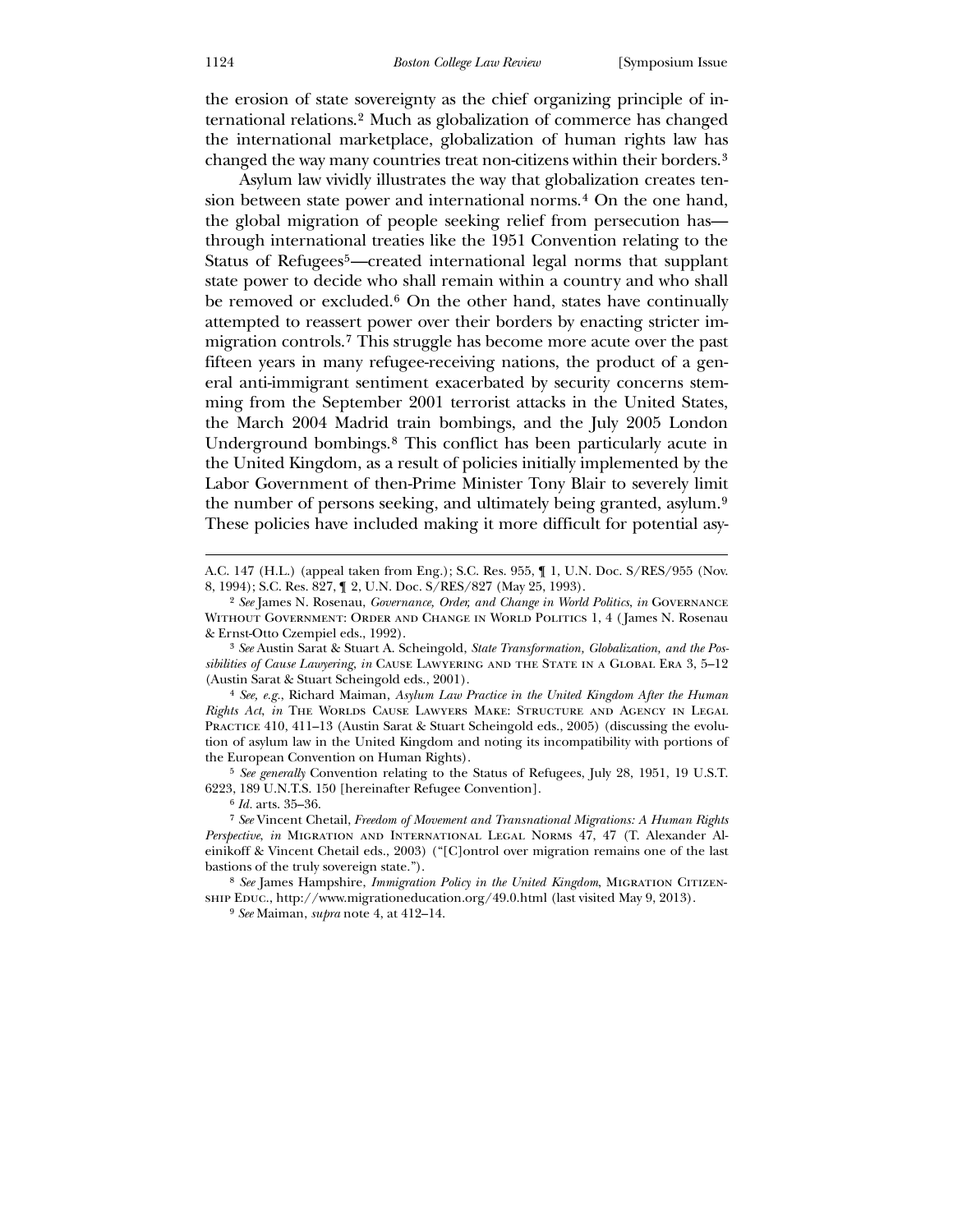lum-seekers to reach British territory in the first place, deporting unsuccessful applicants more expeditiously, and cutting legal aid funding that had previously supported the work of refugee lawyers.[10](#page-3-0)

 This Article explores the ways that lawyers representing asylumseekers in the United Kingdom navigate the space between a diminished yet still formidable state authority over refugee status and the continuing emergence of international norms that pose a threat to such authority. The United Kingdom is a fascinating site to explore this question because, by effectively incorporating the European Conven-tion on Human Rights (ECHR)<sup>[11](#page-3-1)</sup> into its domestic law in 1998,<sup>[12](#page-3-2)</sup> and agreeing to asylum procedures common to all European countries through the European Union (EU) Qualification Directive of 2004,[13](#page-3-3) the United Kingdom consciously ceded significant control over refugee determinations to international norms.[14](#page-3-4) Moreover, in 2011 the Supreme Court of the United Kingdom relied on the Convention on the Rights of the Child[15](#page-3-5) (which has not been formally incorporated into British law) in holding that the best interests of the child must be a primary concern in any deportation case that might result in the separation of a child from his or her parents.[16](#page-3-6)

 These legislative and judicial developments have allowed U.K. refugee lawyers to simultaneously invoke international human rights norms while remaining within the bounds of domestic precedent.<sup>[17](#page-3-7)</sup> As a result, these lawyers play a critical role in shaping state power over refugee matters in the wake of globalization.[18](#page-3-8) By pushing for the expanded applica-

<u>.</u>

14 Human Rights Act § 2.

15 Convention on the Rights of the Child, Nov. 20, 1989, 1577 U.N.T.S. 3 [hereinafter CRC].

<span id="page-3-2"></span><span id="page-3-1"></span><span id="page-3-0"></span>16 ZH (Tanzania) v. Sec'y of State for the Home Dep't, [2011] UKSC 4, [23]–[26] (appeal taken from Eng.). The decision in *ZH (Tanzania)* was based in part on section 55 of the U.K. Borders, Citizenship, and Immigration Act of 2009, which provides in relevant part that in relation to matters of immigration, asylum, or nationality, the Secretary of State's duties must be "discharged [with] regard to the need to safeguard and promote the welfare of children who are in the United Kingdom." Borders, Citizenship, and Immigration Act, 2009, c. 11, § 55 (U.K.).

<span id="page-3-3"></span>17 Maiman, *supra* note 4, at 414–15.

<span id="page-3-8"></span><span id="page-3-7"></span><span id="page-3-6"></span><span id="page-3-5"></span><span id="page-3-4"></span>18 *See id.*

<sup>10</sup> *See id.*

<sup>11</sup> Convention for the Protection of Human Rights and Fundamental Freedoms, Nov. 4, 1950, 213 U.N.T.S. 221 [hereinafter ECHR].

<sup>12</sup> *See* Human Rights Act, 1998, c. 42, § 1 (U.K.).

<sup>13</sup> Council Directive 2004/83/EC on Minimum Standards for the Qualification and Status of Third Country Nationals or Stateless Persons as Refugees or as Persons Who Otherwise Need International Protection and the Content of the Protection Granted, 2004 O.J. (L 304) 12.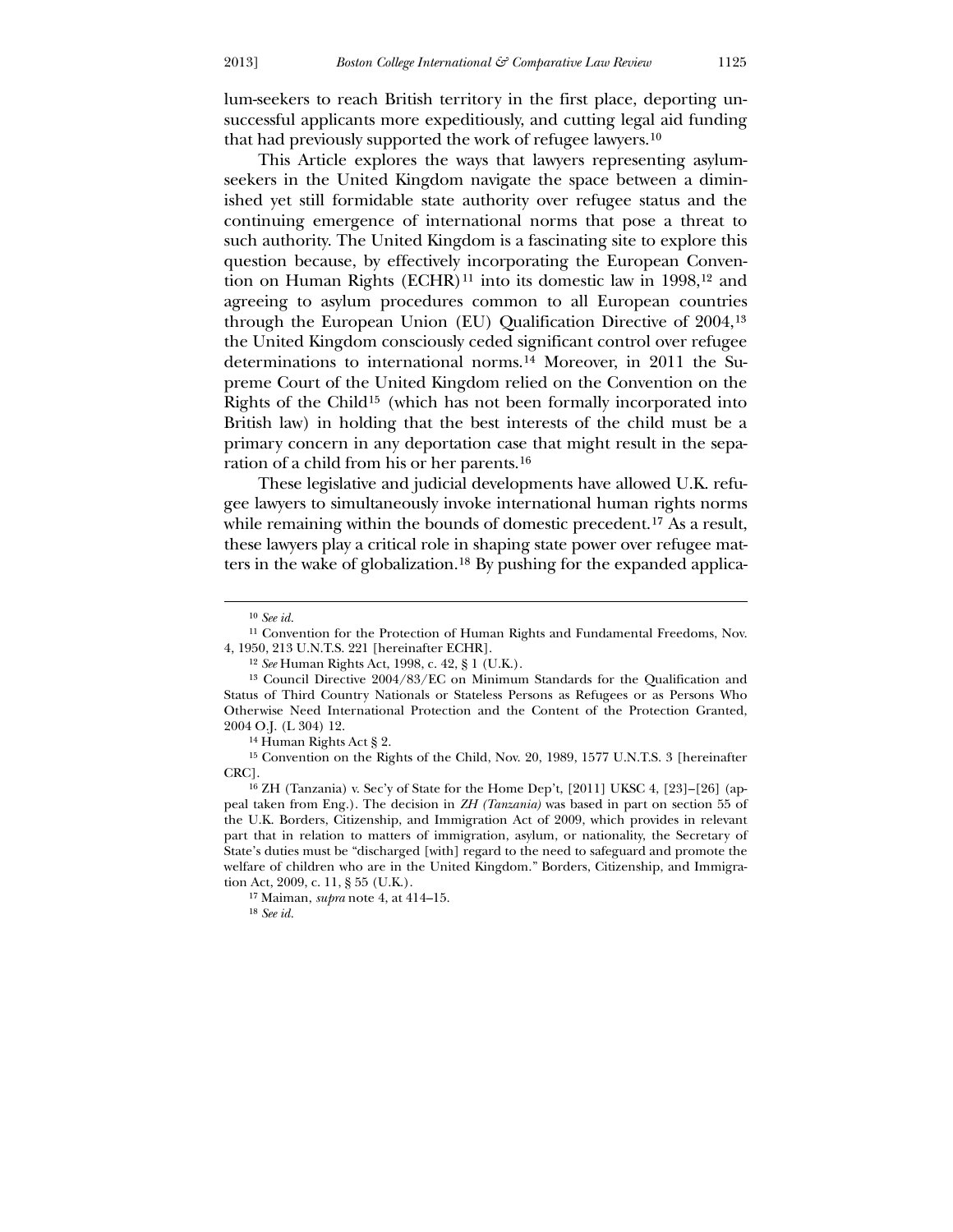tion of international human rights treaties to individual asylum cases, refugee lawyers force judges to address the persuasiveness of these international arguments and, at least in some cases, accept them.[19](#page-4-0) Due largely to such pressure, the role of international human rights norms in U.K. asylum adjudications has expanded significantly over the past decade.[20](#page-4-1)

 This Article begins with a discussion of the two theoretical foundations that frame its analysis. It then outlines the empirical methodology on which its findings are based. Next, it describes and analyzes the data, and ends with a set of conclusions concerning the role of U.K. refugee lawyers in the ongoing struggle over the proper role for international human rights norms in domestic law.

#### I. Theoretical Frames

 Two interrelated areas of socio-legal scholarship set the theoretical frame for this Article: the diminution of state power in an era of globalization and cause lawyering in a global context. Each is described in more detail below.

#### A. *Diminution of State Power in an Era of Globalization*

 The rise of globalization has caused a realignment of norms guiding state conduct.[21](#page-4-2) Competition between different legal standards has intensified.[22](#page-4-3) Typical spheres of power, predominantly state regulatory regimes, have seen their influence decline.[23](#page-4-4) The resulting power vacuum has been filled by a loose configuration of private-sector and international organizations, both profit-making and non-profit, operating outside the confines of typical government regulation.[24](#page-4-5) Power now flows from foreign investment, liberal trade, and economic spheres such as central banking systems.[25](#page-4-6) This has caused state regulatory regimes to further deteriorate as economic growth is no longer within their control.[26](#page-4-7)

<sup>19</sup> *See id.*

<sup>20</sup> *See id.*

<sup>21</sup> *See* Anne-Marie Slaughter, A New World Order 8–10 (2004).

<sup>22</sup> *See* Pheng Cheah, *Posit(ion)ing Human Rights in the Current Global Conjecture*, 9 Pub. Culture 233, 252–53 (1997).

<sup>23</sup> *See* Slaughter, *supra* note 21, at 262.

<sup>24</sup> *Id.*

<span id="page-4-5"></span><span id="page-4-4"></span><span id="page-4-3"></span><span id="page-4-2"></span><span id="page-4-1"></span><span id="page-4-0"></span><sup>25</sup> David Goldblatt et al., *Economic Globalization and the Nation-State: Shifting Balances of Power*, 22 ALTERNATIVES 269, 281 (1997).

<span id="page-4-7"></span><span id="page-4-6"></span><sup>26</sup> *Id.*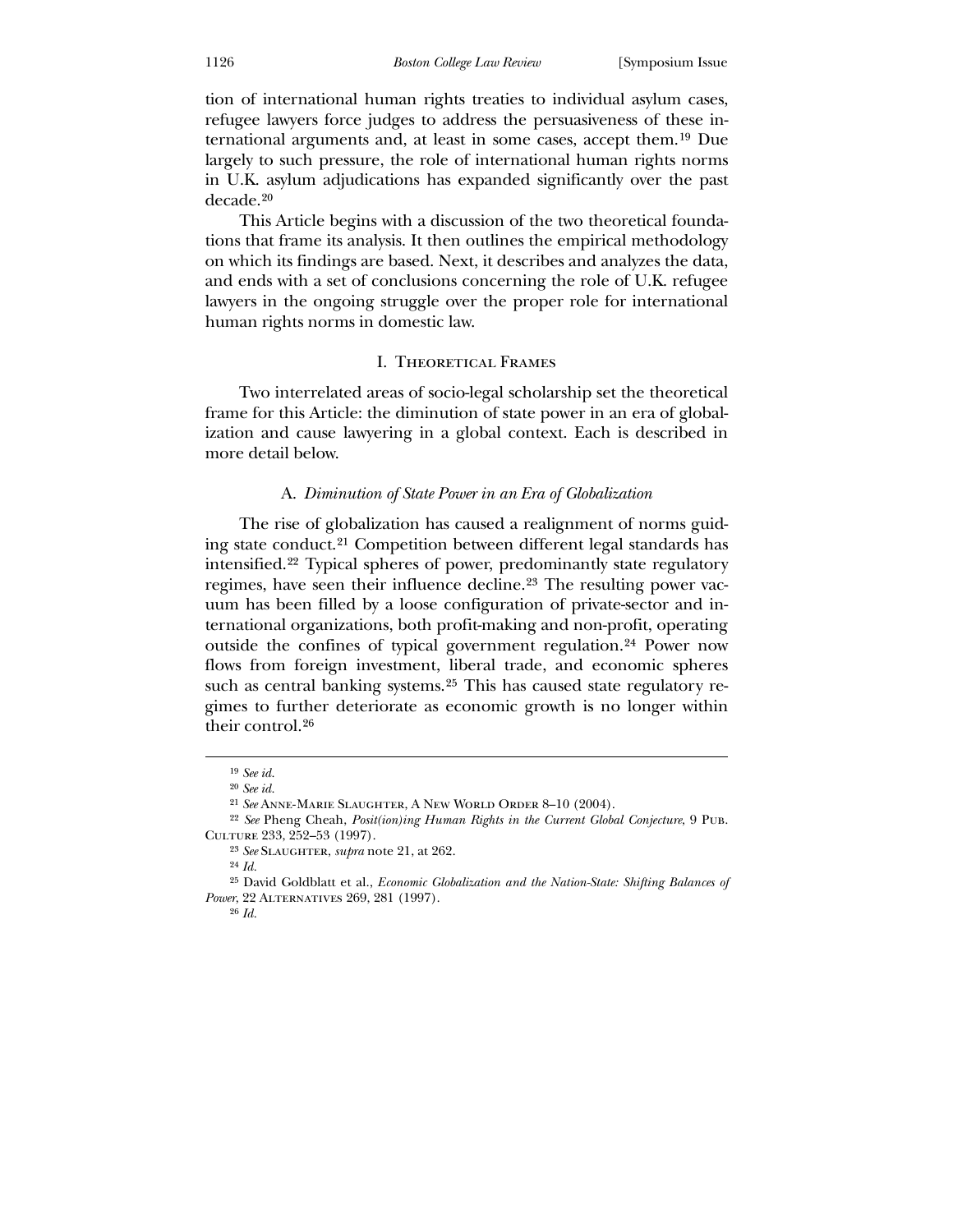The literature on globalization identifies numerous ways in which states have ceded their policymaking powers to international economic pressures.[27](#page-5-0) For example, in an effort to promote economic stability (and thereby to create more opportunity for trade and investment), many states have taken steps to reduce social programs and thus reduce taxes.[28](#page-5-1) Similarly, the rise of multinational corporations (MNCs) has led to a focus on international economics causing a reduction of state policymaking powers.[29](#page-5-2) MNCs are able to quickly shift labor and resources to take advantage of favorable labor and investment conditions.[30](#page-5-3) States surrender policymaking to MNCs in order to capitalize on their economic benefits.[31](#page-5-4) Finally, the emergence of transnational regulatory networks (TRNs), fora involving multiple nations' regulators, has further contributed to diminished policymaking powers of the state.[32](#page-5-5) According to some scholars, TRNs are better equipped to deal with the challenges of globalization because they are relatively unconstrained by the political and jurisdictional pressures that constrict effective reform at the state level.[33](#page-5-6)

 This Article adds to the literature on globalization by arguing that refugee lawyers in the United Kingdom wield significant influence in the ongoing struggle between international human rights norms and state power over migration. Unlike other areas of regulatory authority where states have surrendered to global market forces for economic benefit, the acceptance of international human rights norms by state actors has been more contentious.[34](#page-5-7) For example, while most countries have ratified numerous human rights treaties, many states parties rou-tinely ignore or actively violate them in practice.<sup>[35](#page-5-8)</sup> Moreover, while some state actors (primarily within the judiciary) have embraced inter-

<sup>27</sup> *See* Slaughter, *supra* note 21, at 262; Maiman, *supra* note 4, at 414–15; Rosenau, *supra* note 2, at 8–9.

<sup>28</sup> *See* Linda Weiss, The Myth of the Powerless State 190, 192 (1998).

<sup>29</sup> *See* Goldblatt et al., *supra* note 25, at 277–80.

<sup>&</sup>lt;sup>30</sup> David Held, *Rethinking Democracy: Globalization and Democratic Theory*, *in* INTERNAtionale Wirtschaft, Nationale Demokratie 59, 66 (Wolfgang Streeck ed., 1998). 31 *See id.*

<sup>32</sup> Pierre-Hugues Verdier, *Transnational Regulatory Networks and Their Limits*, 34 Yale J. INT'L L. 113, 118–19 (2009). TRNs are "informal multilateral forums that bring together representatives from national regulatory agencies or departments to facilitate multilateral cooperation on issues of mutual interest within the authority of the participants." *Id.* at 118.

<sup>33</sup> Slaughter, *supra* note 21, at 167. Others see fewer benefits to TRNs. *See* Verdier, *supra* note 32, at 128–29.

<span id="page-5-4"></span><span id="page-5-3"></span><span id="page-5-2"></span><span id="page-5-1"></span><span id="page-5-0"></span><sup>34</sup> *See* Beth A. Simmons, Mobilizing for Human Rights: International Law in Domestic Politics 273 (2009); Oona Hathaway, *The Promise and Limits of the International Law of Torture*, *in* Torture: A Collection 199, 202–03 (Sanford Levinson ed., 2004).

<span id="page-5-8"></span><span id="page-5-7"></span><span id="page-5-6"></span><span id="page-5-5"></span><sup>35</sup> Simmons, *supra* note 34, at 273; Hathaway, *supra* note 34, at 202–03.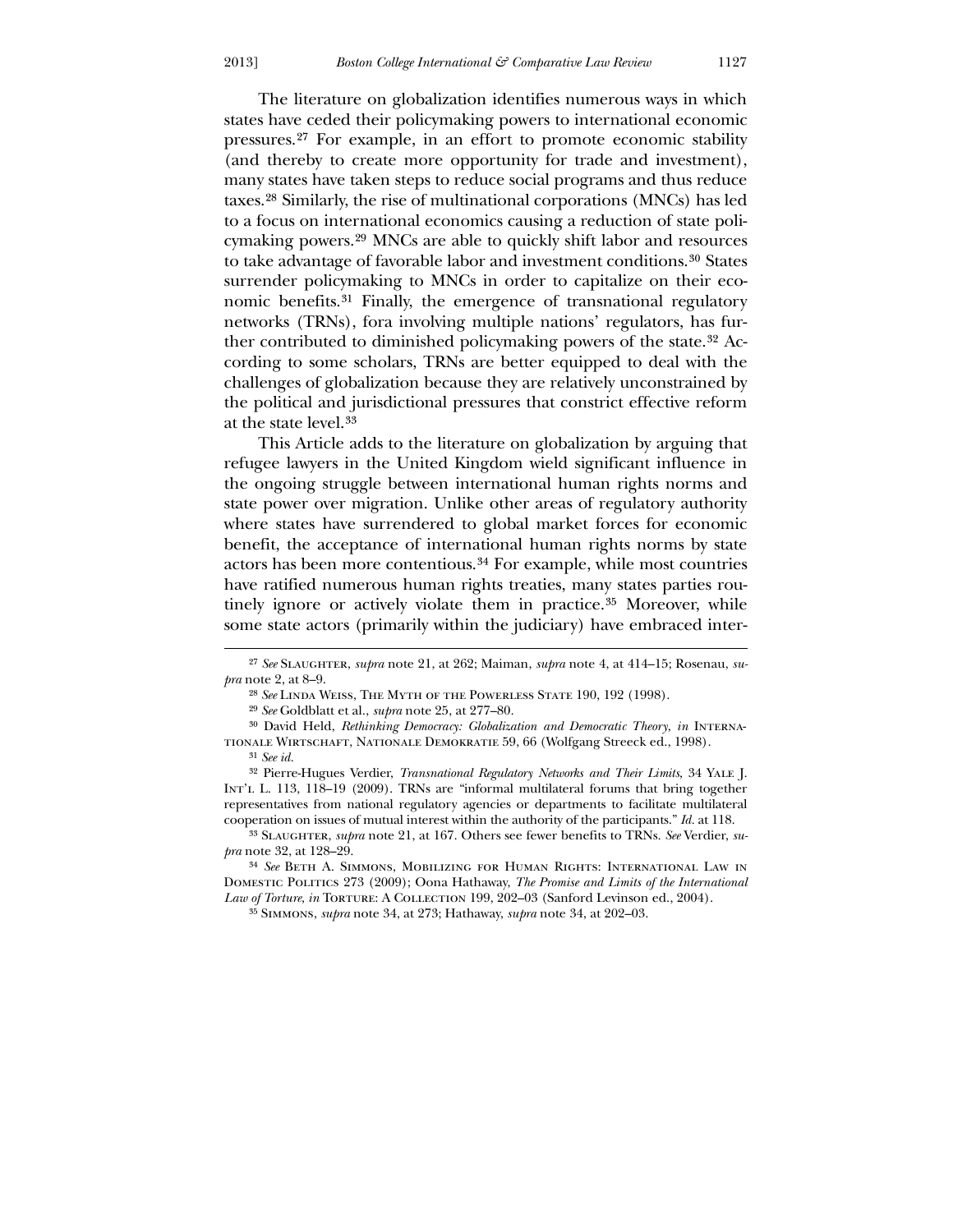national human rights norms in determining eligibility for refugee status,[36](#page-6-0) others (primarily within the legislative and executive branches) have adopted measures to lessen the impact of such determinations.<sup>[37](#page-6-1)</sup> The ongoing struggle between these forces has created an opening for refugee lawyers to push for increased acceptance of international hu-man rights norms in asylum adjudications.<sup>[38](#page-6-2)</sup> As a result, these norms have significantly modified state power over migration in the United Kingdom during the past decade.<sup>[39](#page-6-3)</sup>

# B. *Cause Lawyering in an Era of Globalization*

 Cause lawyering scholarship examines lawyers who consciously seek social or political goals while simultaneously pursuing the interests of their individual clients.[40](#page-6-4) While much of this scholarship focuses on cause lawyering in a comparative context (i.e., studying cause lawyering sites in various countries and regions, and the ways in which cause law-yers both serve and respond to the forces of globalization),<sup>[41](#page-6-5)</sup> little of it deals with the application of international norms in domestic courts.[42](#page-6-6) This Article begins to fill that gap by focusing on ways that U.K. refugee lawyers utilize international human rights norms when advocating on behalf of their clients in an era when many U.K. governmental policies seek to restrict the rights of non-citizens.

 One of the core tenets of cause lawyering literature is that such lawyering thrives when a "confident" government promotes social justice initiatives, but is frustrated when a "frightened" government struggles to retain power.[43](#page-6-7) This Article refines the latter of these premises in the international human rights context, demonstrating that after over a decade of what many would term drastic measures by the U.K. government to reassert power over its national borders, U.K. cause lawyers practicing refugee law are, if not thriving, certainly finding success in

<sup>36</sup> *See ZH (Tanzania)*, [2011] UKSC 4 at [24].

<sup>37</sup> *See* Maiman, *supra* note 4, at 411–13.

<sup>38</sup> *See id.*

<sup>39</sup> *See id.* at 416–20.

<sup>40</sup> Stuart A. Scheingold & Austin Sarat, Something to Believe in: Politics, Professionalism, and Cause Lawyering 3 (2005).

<sup>41</sup> Sarat & Scheingold, *supra* note 3, at 13–14.

<sup>42</sup> *But see* Maiman, *supra* note 4, at 410–24 (studying U.K. refugee lawyers shortly after implementation of the Human Rights Act, which incorporated the ECHR into British domestic law).

<span id="page-6-7"></span><span id="page-6-6"></span><span id="page-6-5"></span><span id="page-6-4"></span><span id="page-6-3"></span><span id="page-6-2"></span><span id="page-6-1"></span><span id="page-6-0"></span><sup>43</sup> Richard Abel, *Speaking Truth to Power: Occasions for Cause Lawyering*, *in* Cause Lawyering: Political Commitments and Professional Responsibilities 69, 103 (Austin Sarat & Stuart Scheingold eds., 1998).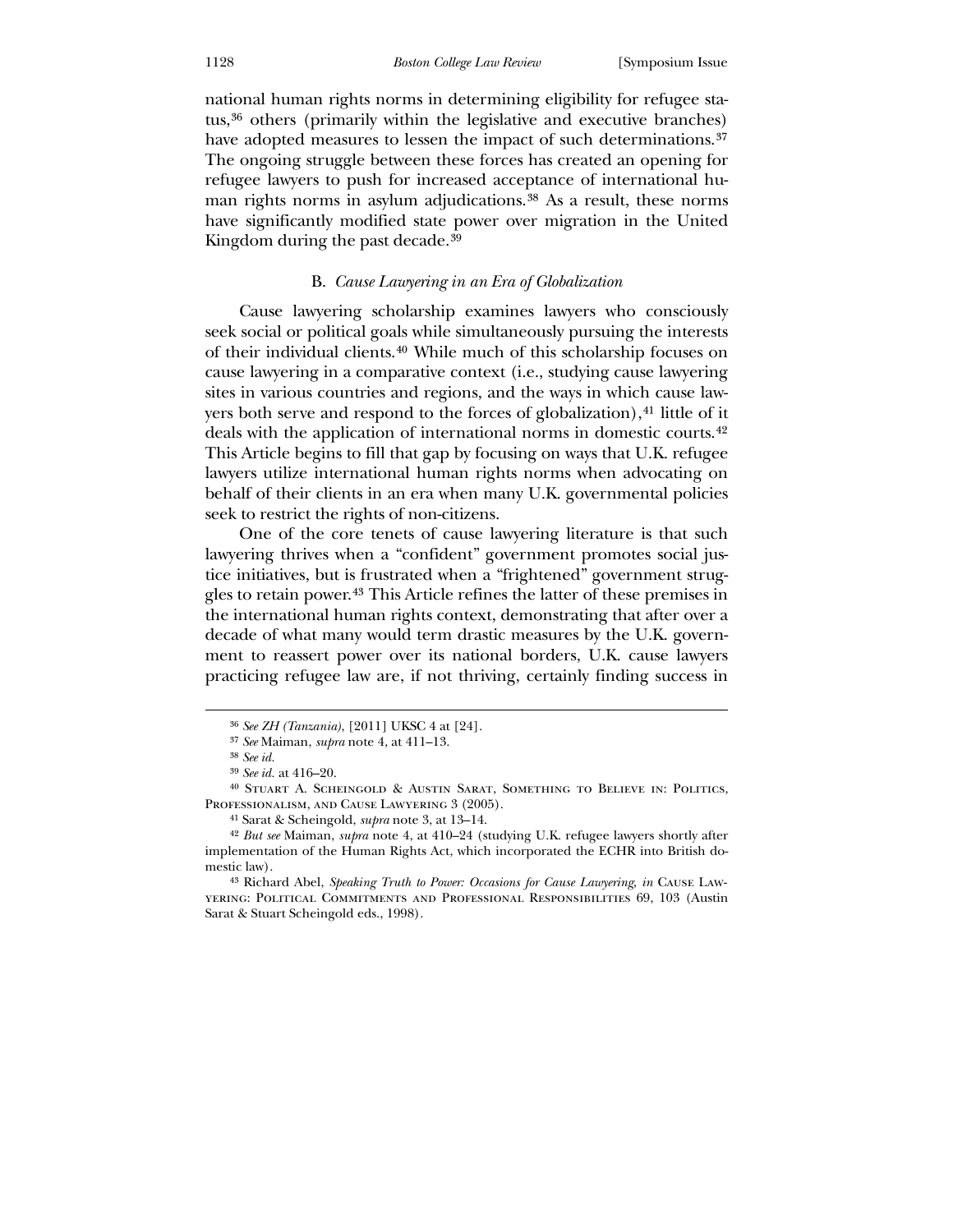<u>.</u>

expanding the protections available to their clients. These findings suggest that a modification of the tenet is warranted when a state's constricting domestic measures are countered by cause lawyers' innovative and persistent use of international norms to which the state has agreed, at least in principle, to abide. The state can surely frustrate the efforts of cause lawyers by clamping down on internal forces seeking social change, but when those forces are global norms which the state has agreed to uphold, it is more difficult for the state to consistently resist the efforts of cause lawyers to enforce them.

#### II. Methodology

The data collected for this Article was obtained through interviews with forty-two U.K. solicitors and barristers between September 2010 and May 2013. All interviewees are lawyers who have regularly represented asylum-seekers and/or the government in asylum cases for at least three years. Key informants helped identify lawyers who fit these criteria for interviewing.

 This qualitative approach seeks to understand the influence and effectiveness of international human rights law from the lawyers' own points of view, in their full complexity rather than in their distributional frequency. The method is therefore inductive and consists of semistructured interviews with open-ended questions that focus on a set of key themes: whether the lawyers regularly invoke international human rights treaties in their asylum practice, under what circumstances they do so, and whether they feel that such law has an impact—be it positive or negative—on the outcomes of their cases. Because the study examines the key perceptions of cause lawyers about the impact of international human rights law on refugee law and practice in domestic courts, interviewing at least forty-two lawyers in the United Kingdom is sufficient to reach thematic saturation: the point at which no new themes emerge.[44](#page-7-0)

The interviews proceeded as follows: Each lawyer was first asked to describe, in general terms, a recent asylum case that he or she argued in front of an administrative tribunal or appellate court. Depending on the depth of the response, the lawyer was asked follow-up questions regarding the particular facts of the case and the nature of the key legal arguments made to the judge. If the lawyer mentioned an international human rights treaty spontaneously during the initial response, they

<span id="page-7-0"></span><sup>44</sup> Greg Guest et al., *How Many Interviews Are Enough?: An Experiment with Data Saturation and Variability*, 18 FIELD METHODS 59, 64–65 (2006).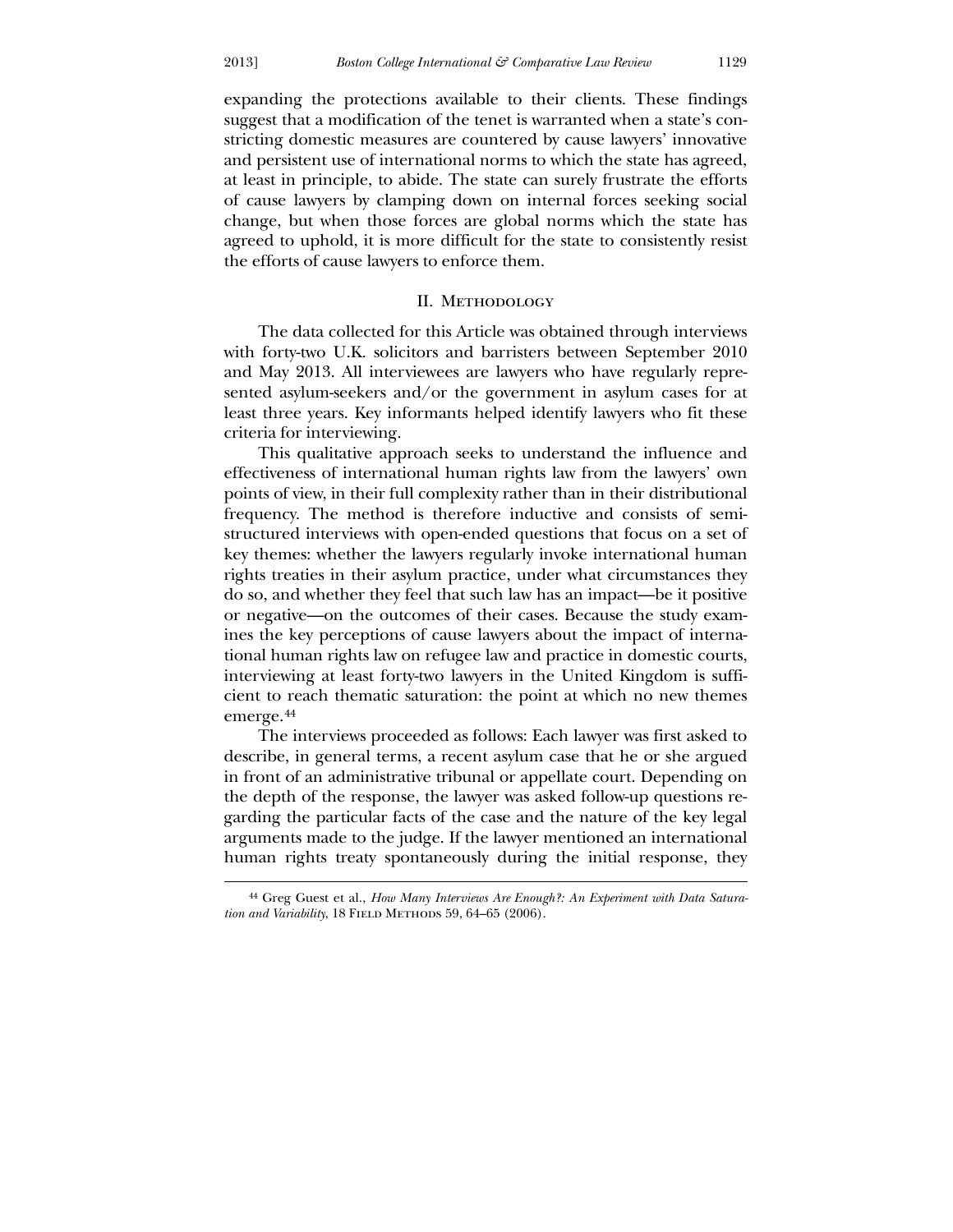were asked how and why they used it in that case and whether they thought it had any impact on the result—and if so, why. The lawyers were then asked more general questions about the frequency with which they explicitly reference international human rights law in their advocacy. If a lawyer failed to mention any international human rights treaty during the initial response, he or she was asked whether such treaties came up in the course of a case, and why or why not. Lawyers were also asked the more general question of how frequently they explicitly refer to human rights law in asylum cases.

## III. Overview of the U.K. Asylum Adjudication Process

 The United Kingdom is a signatory to the 1951 Convention relating to the Status of Refugees[45](#page-8-0) (Refugee Convention) and thus is obligated to grant refugee status to those who can demonstrate a wellfounded fear of persecution based on race, religion, nationality, mem-bership in a particular social group, or political opinion.<sup>[46](#page-8-1)</sup> The decision whether to grant asylum in the United Kingdom is a hybrid administrative and judicial process.[47](#page-8-2) An initial determination is made by the U.K. Border Agency (Border Agency), which is part of the Home Office, a governmental department focused on immigration, counterterrorism, drugs, and crime.[48](#page-8-3) If the claim is rejected by the Border Agency, the claimant may appeal the denial to the Immigration and Asylum Tribunal (Tribunal), an administrative body that makes its own findings of

<sup>45</sup> Refugee Convention, *supra* note 5, pmbl. n.1.

<sup>46</sup> *Id.* art. 1; *see* Protocol relating to the Status of Refugees art. 1, Jan. 31, 1967, 606 U.N.T.S. 267 (removing the effect of the time limitation on the definition of "refugee" in Article 1 of the 1951 Convention); *see also Protocol Relating to the Status of Refugees*, United Nations Treaty Collection, http://treaties.un.org/Pages/ViewDetails.aspx?src=TREATY &mtdsg\_no=V-5&chapter=5&lang=en (last visited May 9, 2013) (showing the United Kingdom as a party to the 1967 Protocol).

<sup>47</sup> There are three different claims an asylum-seeker can make in attempting to remain in the United Kingdom: an asylum claim under the Refugee Convention, a claim for humanitarian protection under complementary protection principles that fall outside the Refugee Convention, and a "human rights claim" under the ECHR/Human Rights Act. Maria O'Sullivan, *The Intersection Between the International, the Regional and the Domestic: Seeking Asylum in the U.K., in* REFUGEES, ASYLUM SEEKERS AND THE RULE OF LAW 228, 251 (Susan Kneebone ed., 2009); *see* Jane McAdam, Complementary Protection in Interna-TIONAL REFUGEE LAW  $1-2$  (2007). As a practical matter, in each individual case, the Home Office considers all three of these bases for protection, regardless of which one(s) the claimant actually raises. O'Sullivan, *supra*, at 251. Therefore, for purposes of this Article, all three of these claims will be designated as claims for asylum.

<span id="page-8-3"></span><span id="page-8-2"></span><span id="page-8-1"></span><span id="page-8-0"></span><sup>48</sup> *The Asylum Process*, UK Border Agency, http://www.ukba.homeoffice.gov.uk/asylum/ process/ (last visited May 9, 2013).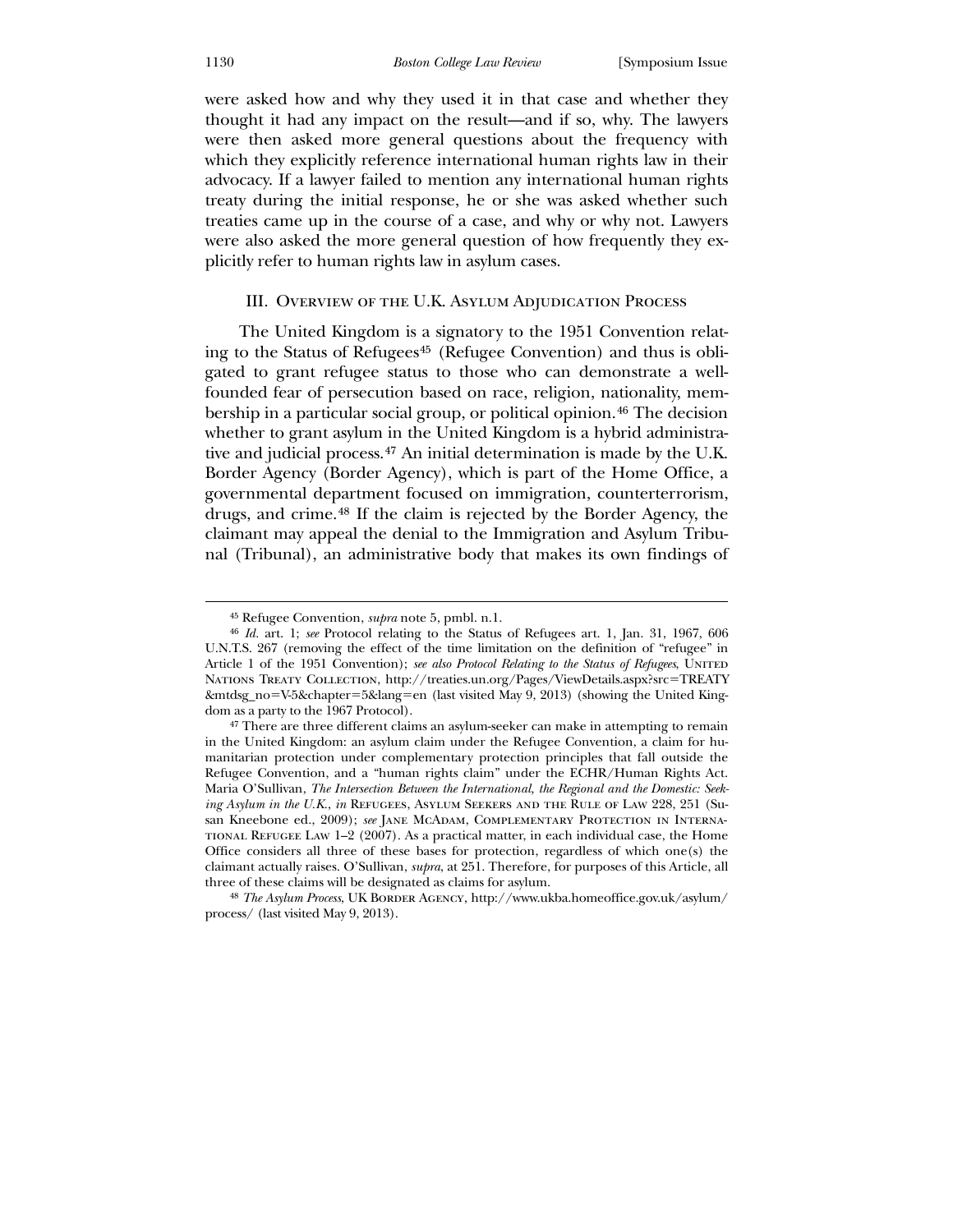<u>.</u>

fact.[49](#page-9-0) The Tribunal, comprised of approximately seven hundred judges, is divided into two levels: the First Tier initially hears the appeal and its decision can be appealed to the Upper Tribunal.[50](#page-9-1) If claimants are unsuccessful at the Tribunal level, they may appeal to the Court of Ap-peal, and ultimately to the Supreme Court.<sup>[51](#page-9-2)</sup> Judicial review is not a right, and appeals beyond the Tribunal (that is, to the court) are limited to errors of law.[52](#page-9-3)

# IV. The Role of International Human Rights Law in U.K. Asylum Adjudication

 Prior to 2000, the only international human rights instrument relevant to asylum jurisprudence was the Refugee Convention, which established the right to seek asylum.[53](#page-9-4) The United Kingdom ratified the Refugee Convention in 1954 but did not incorporate it into domestic law until 1993.[54](#page-9-5) The Refugee Convention limits asylum to those who can demonstrate that if they are forced to return to their home country they will be persecuted on the basis of one of the five Convention grounds enumerated above.[55](#page-9-6) Accordingly, the Refugee Convention

<sup>51</sup> SYMES & JORRO, *supra* note 50, at 1112-14; *Chapter 27 - Judicial Review*, UK BORDER Agency, http://www.ukba.homeoffice.gov.uk/sitecontent/documents/policyandlaw/IDIs/ idischapter27/ (last updated Apr. 25, 2013) (follow "Section 3 – Judicial review process" hyper link; then scroll down to pages 2–3 of the linked document).

<span id="page-9-1"></span><span id="page-9-0"></span>52 *See generally* Symes & Jorro, *supra* note 50, at 1035–1112 (discussing eligibility for and procedure of appeal beyond the Tribunal).

53 *See* Refugee Convention, *supra* note 5, art. 1.

<span id="page-9-6"></span><span id="page-9-5"></span><span id="page-9-4"></span><span id="page-9-3"></span><span id="page-9-2"></span>55 Refugee Convention, *supra* note 5, art. 1(A)(2).

<sup>49</sup> Robert Thomas, Administrative Justice and Asylum Appeals: A Study of Tribunal Adjudication 61–62 (2011); O'Sullivan, *supra* note 47, at 252–53.

<sup>50</sup> Mark Symes & Peter Jorro, Asylum Law and Practice 875 (2010); Robert Thomas, *Refugee Roulette: A U.K. Perspective*, *in* Refugee Roulette 164, 164–65 ( Jaya Ramji-Nogales et al. eds., 2009). While Tribunal judges—who are sometimes practicing refugee lawyers—are required to issue written decisions, the Upper Tribunal only publishes those decisions which it deems to have value as legal precedent or in describing conditions within a country relevant to the issue of whether an asylum-seeker's forced return would violate the United Kingdom's obligations under international law. Symes & Jorro, *supra*, at 1078–80. Although precise statistics are unavailable, one lawyer estimated that ten percent of Tribunal decisions are published. Interview with Interviewee UK-106, in London, Eng. (Sep. 10, 2012).

<sup>54</sup> *See* Asylum and Immigration Appeals Act, 1993, c. 23, § 2 (U.K.). According to section 2 of the Act, which is entitled "Primacy of Convention," "[n]othing in the immigration rules . . . shall lay down any practice which would be contrary to the [Refugee] Convention." *See id.* Moreover, in section 1 of the Act, "claim for asylum" is defined as "a claim made by a person . . . that it would be contrary to the United Kingdom's obligations under the [Refugee] Convention for him to be removed from, or required to leave, the United Kingdom." *Id*. § 1.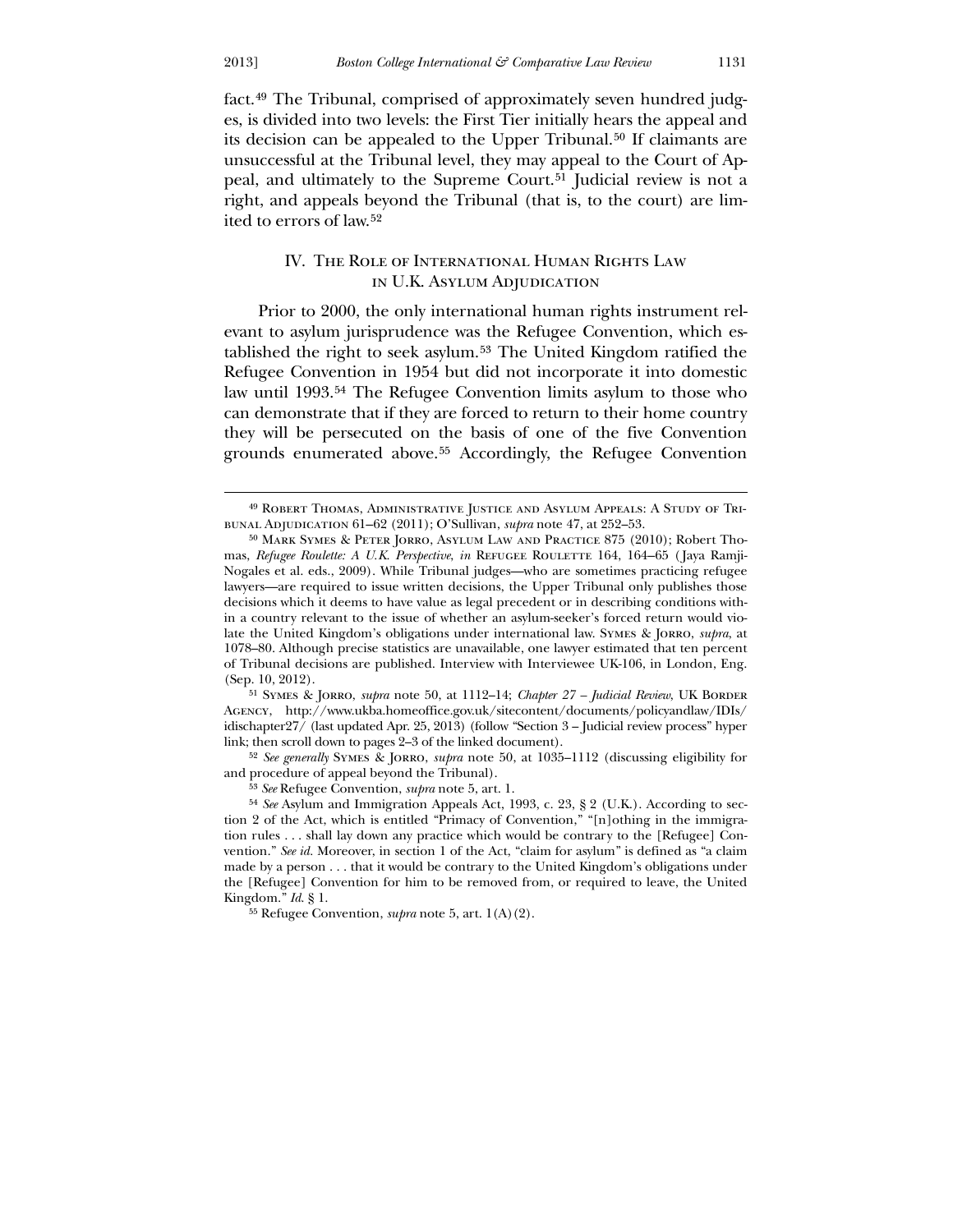does not protect those likely to suffer harm for other reasons, such as generalized violence throughout their home country.[56](#page-10-0) It also does not protect children likely to be harmed if their parents are deported following an unsuccessful asylum claim.[57](#page-10-1)

 As a result of these limitations, lawyers representing refugees in the United Kingdom prior to 2000 faced a significant challenge.[58](#page-10-2) Without a bill of rights or similar document within domestic law, and facing judicial reluctance to rely on any international law other than the Refugee Convention, their advocacy options were extremely limited.[59](#page-10-3) As one lawyer practicing in this area for over a decade stated: "If you had gone to an immigration tribunal pre-2000 and tried to bring up the [ECHR], they would have looked at you like you were wasting their time."[60](#page-10-4) Another lawyer explained that before the ECHR became part of U.K. domestic law, judges relied exclusively on the common law in deciding asylum claims. "[T]here were two schools of thought [both of which] felt that our common law was capable of delivering the same principles without tying us down to a particular treaty."[61](#page-10-5)

 All of that changed in 2000, when the Human Rights Act (HRA) became effective in England.[62](#page-10-6) The HRA effectively incorporated the ECHR,[63](#page-10-7) which the United Kingdom had ratified in 1951, but had not previously incorporated into domestic law.[64](#page-10-8) The HRA gave judges something they had previously lacked in a legal system without a constitutional provision for judicial review: the ability to overrule human rights-related decisions by the legislative and executive branches of government.[65](#page-10-9) It also provided practitioners with a broader basis for

 $\overline{a}$ 

62 The HRA was enacted in 1998 and went into effect in Scotland in July 1999, and Wales and England in October 2000. Maiman, *supra* note 4, at 410.

<span id="page-10-2"></span><span id="page-10-1"></span><span id="page-10-0"></span>63 *See* Human Rights Act, 1998, c. 42. The "Introductory Text" of the HRA states, in relevant part, that it is "[a]n Act to give further effect to rights and freedoms guaranteed under the [ECHR]." *Id.* Section 3(1) of the HRA provides that "[s]o far as it is possible to do so . . . legislation must be read and given effect in a way which is compatible with [ECHR] rights." *Id.* § 3(1). Section 6(1) of the HRA provides that "[i]t is unlawful for a public authority to act in a way which is incompatible with a[n] [ECHR] right[]." *Id.*  § 6(1). Schedule 1 of the HRA consists of the operative provisions of the ECHR. *Id.* sch.1.

<sup>56</sup> *See id.*

<sup>57</sup> *See* Symes & Jorro, *supra* note 50, at 432–33.

<sup>58</sup> *See* O'Sullivan, *supra* note 47, 236–39 (characterizing the legislation proliferated by the United Kingdom from 1993–2002 as obscure, complex, and technical).

<sup>59</sup> *See* Interview with Interviewee UK-106, *supra* note 50; Interview with Interviewee UK-105, in London, Eng. (Sep. 10, 2012).

<sup>60</sup> Interview with Interviewee UK-106, *supra* note 50.

<sup>61</sup> Interview with Interviewee UK-105, *supra* note 59.

<sup>64</sup> *See id.* § 1.

<span id="page-10-9"></span><span id="page-10-8"></span><span id="page-10-7"></span><span id="page-10-6"></span><span id="page-10-5"></span><span id="page-10-4"></span><span id="page-10-3"></span><sup>65</sup> Maiman, *supra* note 4, at 411.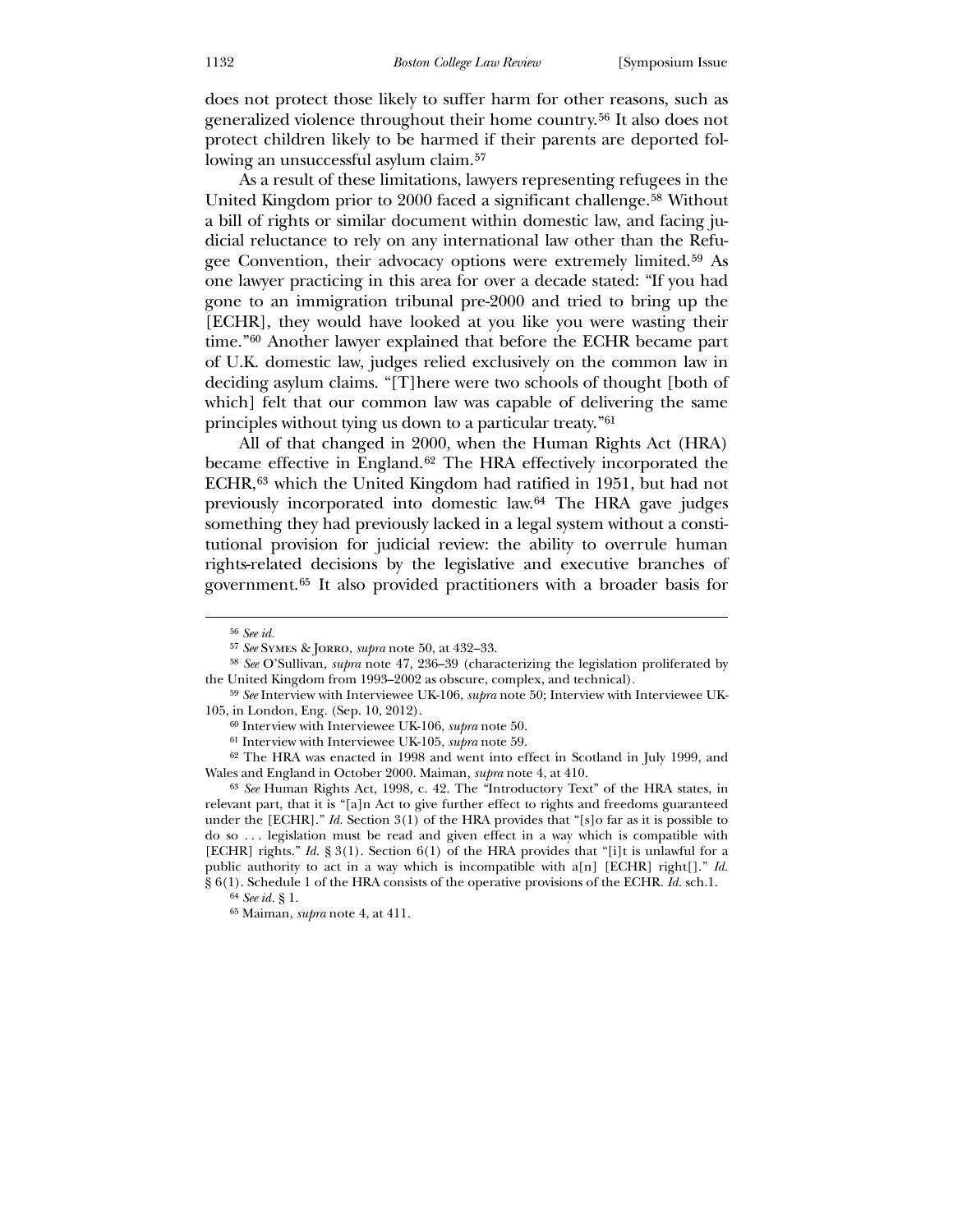affording their clients protection.[66](#page-11-0) While a particular applicant might not be able to establish persecution on one of the grounds enumerated in the Refugee Convention, if the applicant could show a likelihood of ill treatment upon returning to his or her home country for other reasons, the applicant would be likely to receive protection under the ECHR, and thus the HRA.[67](#page-11-1)

While neither the HRA nor the ECHR concern asylum or refugee matters per se, lawyers representing asylum-seekers have invoked several ECHR provisions in defense of their clients.[68](#page-11-2) For example, Article 3 of the ECHR prohibits, without exception, torture and "inhuman or degrading treatment or punishment."[69](#page-11-3) Accordingly, Article 3 is relevant to most asylum claims, as the majority of asylum applicants assert that they will be physically harmed if forced to return to their home country.[70](#page-11-4) Article 8 provides for the right to respect for one's private and family life, home, and correspondence.[71](#page-11-5) It is often invoked in cases where return to the applicant's country of origin will disrupt the private and/or family life developed since arriving in the United Kingdom.[72](#page-11-6) These provisions, as well as others within the ECHR, offer broader protection to asylum-seekers than does the Refugee Convention, which requires significant evidence of projected harm in a narrow range of situations.[73](#page-11-7) Moreover, the Refugee Convention also requires a demonstration that the harm likely to be suffered is because of one of the five enumerated reasons.[74](#page-11-8) The ECHR's protections contain no such requirement.[75](#page-11-9)

 As a result, it has now become accepted, if not required, practice for U.K. refugee lawyers to invoke the ECHR.[76](#page-11-10) Statements from lawyers interviewed for this Article support this notion. One, for example, said:

-

<sup>66</sup> *See id.* at 416–17.

<sup>67</sup> *See id.*

<sup>68</sup> *See* Interview with Interviewee UK-108, in London, Eng. (Sep. 17, 2012).

<sup>69</sup> ECHR, *supra* note 11, art. 3.

<sup>70</sup> *See, e.g.*, Maiman, *supra* note 4, at 417 (describing application of the ECHR and the HRA to allegations of physical abuse).

<sup>71</sup> ECHR, *supra* note 11, art. 8.

<sup>72</sup> *See* Interview with Interviewee UK-108, *supra* note 68.

<sup>73</sup> *See* ECHR, *supra* note 11, arts. 3, 8; Refugee Convention, *supra* note 5, art. 1.

<sup>74</sup> Refugee Convention, *supra* note 5, art. 1.

<sup>75</sup> *See generally* ECHR, *supra* note 11 (containing no enumeration of causes of harm).

<span id="page-11-10"></span><span id="page-11-9"></span><span id="page-11-8"></span><span id="page-11-7"></span><span id="page-11-6"></span><span id="page-11-5"></span><span id="page-11-4"></span><span id="page-11-3"></span><span id="page-11-2"></span><span id="page-11-1"></span><span id="page-11-0"></span><sup>76</sup> *See* Interview with Interviewee UK-106, *supra* note 50; Interview with Interviewee UK-108, *supra* note 68.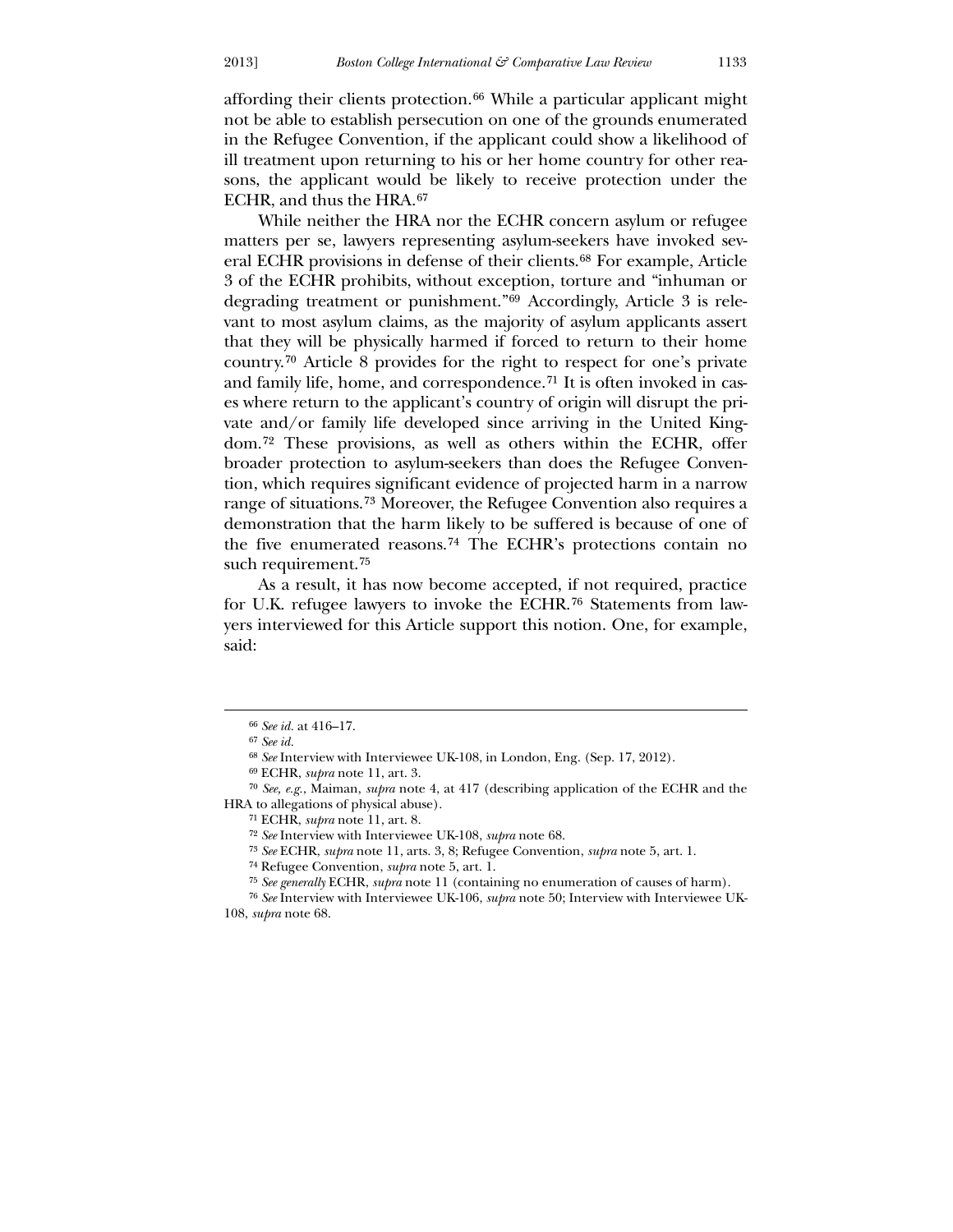I would never not run [the ECHR] . . . . [Y]ou don't have to prove the particular Refugee Convention grounds . . . . [I]t is incredibly rare to run a case without raising Article 8 as well. Article 8 ECHR is sort of par for the course. You always run a private life claim if they've been here for anything above a year.[77](#page-12-0)

[done whe](#page-12-0)re I haven't relied on the Refugee Convention and the [Another agreed, saying, "I can hardly think of any . . . asylum case I've](#page-12-0)  [ECHR]. It's just absolutely standard. That's what your arguments are about."[78](#page-12-1)

[They indicated that judges expect to hear such arg](#page-12-2)uments, any former resistance to them having been erased by the fact that the ECHR is "en- [Indeed, most of the lawyers interviewed suggested that it might](#page-12-1)  border on malpractice to *not* [invoke the ECHR in a particular case.](#page-12-1)79 shrined" in U.K. domestic law through the HRA.<sup>[80](#page-12-3)</sup>

[of desperation.](#page-12-4)<sup>82</sup> [More current inter](#page-12-5)views, however, suggest that the EHCR has now become the kind of precedential statutory authority on which the British judiciary depends.<sup>83</sup>  [These attitudes reflect a dramatic, and very recent, change in atti](#page-12-3)[tudes among lawyers about the acceptance of ECHR-based arguments.](#page-12-3)  [For example, a 2005 study of the attitudes of U.K. refugee lawyers not](#page-12-3)[ed that "asylum lawyers were struggling to use the HRA . . . to improve](#page-12-3)  [their clients' prospects."](#page-12-3)81 [Furthermore, as recently as 2010, one of the](#page-12-4)  [lawyers interviewed said that judges see HRA-based arguments as a sign](#page-12-4) 

## V. Efforts to Reassert State Authority over the Asylum Process

borders.84 The catalyst for these procedures was the alleged abuse of At the same time that the U.K. judiciary was beginning to accept international norms beyond the Refugee Convention in evaluating asylum claims, the other branches of government were adopting procedures to limit the number of asylum-seekers and refugees within U.K.

<sup>77</sup> Interview with Interviewee UK-108, *supra* note 68.

<sup>78</sup> Interview with Interviewee UK-106, *supra* note 50.

<sup>79</sup> *See id.*

<sup>80</sup> *Id.*

<sup>81</sup> Maiman, *supra* note 4, at 422.

<sup>82</sup> Telephone Interview with Interviewee UK-104 (Sep. 16, 2010).

<span id="page-12-1"></span><span id="page-12-0"></span><sup>83</sup> *See* Interview with Interviewee UK-106, *supra* note 50; Interview with Interviewee UK-108, *supra* note 68.

<span id="page-12-6"></span><span id="page-12-5"></span><span id="page-12-4"></span><span id="page-12-3"></span><span id="page-12-2"></span><sup>84</sup> *See* O'Sullivan, *supra* note 47, at 233–34.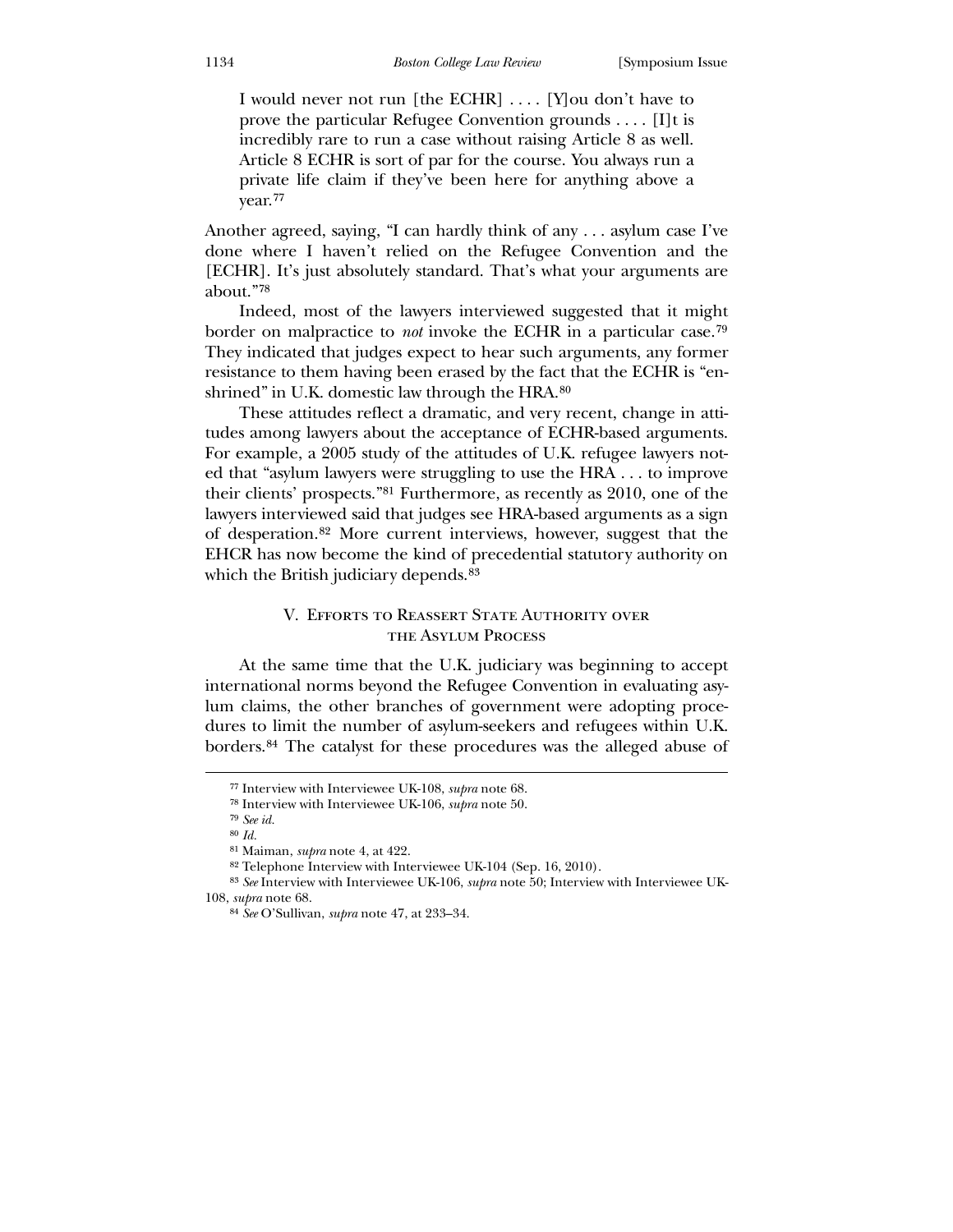the asylum system by migrants perceived as seeking economic prosperity rather than relief from persecution.[85](#page-12-6) This perceived abuse became a hot-button political issue in the late 1990s, seized upon by the tabloid media as well as opposition politicians.[86](#page-13-0) While toned down somewhat in recent years, it has led to a culture of skepticism toward asylumseekers among the public and the judiciary. As one lawyer described the situation: "The political . . . background is absolutely rabid . . . . Asylum-seeker and refugee has become a dirty word. It is absolutely awful and shocking . . . [T]he counterargument is that there is abuse. Well, there is abuse in every single system where we have a presumption of innocence."<sup>[87](#page-13-1)</sup>

[seekers who were not removed by dispersing them thr](#page-13-4)oughout the country and limiting their eligibility for welfare benefits.<sup>[91](#page-14-0)</sup>  [As a result of public outcry against alleged abuse, and an attempt](#page-13-1)  [to fend off charges from the Conservative Party and the media that it](#page-13-1)  [was "soft" on asylum, the newly installed Labour government of Tony](#page-13-1)  [Blair pledged to drastically reduce the number of asylum-seekers, cul](#page-13-1)[minating in the 2005 "tipping the balance target" proposal that it would](#page-13-1)  [remove more asylum applicants per month than the number who ap](#page-13-1)[ply.](#page-13-1)88 [These efforts were aided by the United Kingdom's enforcement](#page-13-2)  [of the Dublin Convention of 1990, which permits any EU Member](#page-13-2)  [State to transfer an asylum applicant to the EU Member State where](#page-13-2)  [the applicant first entered without documentation.](#page-13-2)89 [As a result, the](#page-13-3)  [deportation of asylum-seekers as a percentage of all removed immi](#page-13-3)[grants in the United Kingdom rose from 6.4% in 1993 to 25.6% in](#page-13-3)  [2006.](#page-13-3)90 [The government also made life more difficult for those asylum-](#page-13-4)

 [In addition to removing asylum-seekers already in the country, the](#page-14-0)  [government adopted a number of policies during the first decade of the](#page-14-0) 

<sup>85</sup> *See id.* at 233 n.29.

<sup>86</sup> *Id.*

<sup>87</sup> Telephone Interview with Interviewee UK-111 (Oct. 18, 2012).

<sup>88</sup> Matthew Gibney, *Asylum and the Expansion of Deportation in the United Kingdom*, 43 Gov't & Opposition 146, 157 (2008).

<sup>89</sup> Symes & Jorro, *supra* note 50, at 475–76. Given that many asylum-seekers in the United Kingdom first entered the EU through another country (typically in southern or eastern Europe), the United Kingdom was able to remove many asylum-seekers without adjudicating their claims. *See id.* at 476–78.

<span id="page-13-0"></span><sup>90</sup> *See* Scott Blinder, The Migration Observatory at the Univ. of Oxford, Briefing: Deportations, Removals and Voluntary Departures from the UK 5–6 figs.2 & 3 (2012), *available at* http://www.migrationobservatory.ox.ac.uk/sites/files/migobs/Briefing-Deportations.pdf (calculated from graphs noting the number total deportations and deportations by subtype).

<span id="page-13-4"></span><span id="page-13-3"></span><span id="page-13-2"></span><span id="page-13-1"></span><sup>91</sup> Gibney, *supra* note 88, at 157.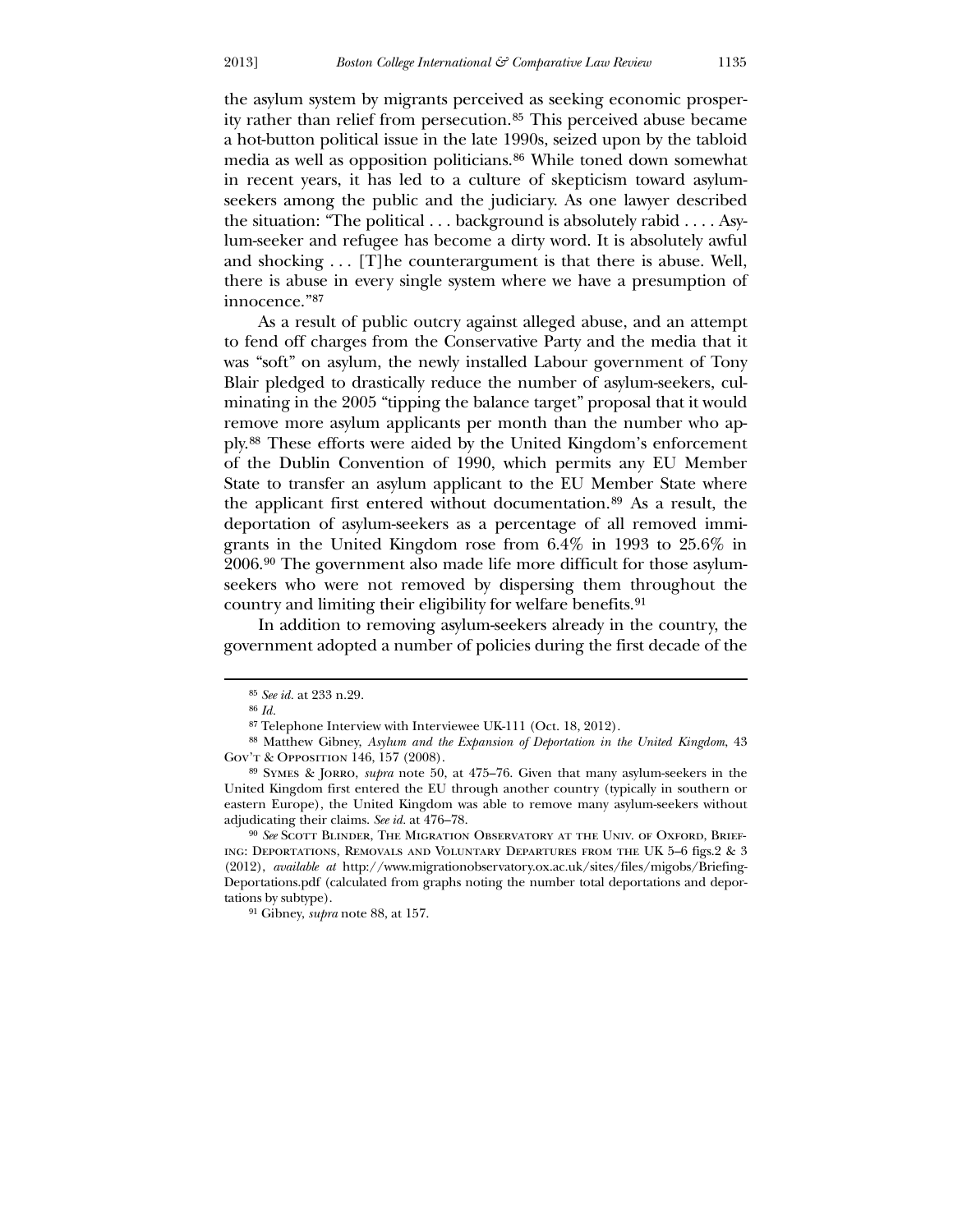[twenty-first century making it more difficult for asylum-seekers to reach](#page-14-0)  [the United Kingdom in the first place.](#page-14-0)92 [These policies included tighter](#page-14-1)  [control over documents, increased scrutiny of persons attempting to](#page-14-1)  [travel to the United Kingdom via air and rail, increased fines for airlines](#page-14-1)  [and truck drivers who transport undocumented persons to the country,](#page-14-1)  [and reduction of available points of entry.](#page-14-1)93 [Like the concerted effort to](#page-14-2)  [remove asylum applicants, these measures had their intended impact:](#page-14-2)  [the number of asylum applicants in the United Kingdom fell](#page-14-2) by over fifty percent between 2002 and 2010, from 103,000 to 41,000.<sup>[94](#page-14-3)</sup>

[Secretary proposed restrictive changes to](#page-14-5) the rules governing adjudica-tion of cases under ECHR Article 8.[97](#page-14-6)  [The U.K. government has also made it more difficult to obtain](#page-14-3)  [refugee status by frequently changing the rules governing the asylum](#page-14-3)  [process.](#page-14-3)95 [As a result, a series of legislative initiatives over the past dec](#page-14-4)[ade have resulted in restricted appeal rights and other procedural bar](#page-14-4)[riers to effective asylum claims.](#page-14-4)96 [Most recently, in July 2012, the Home](#page-14-5) 

services to immigrants, including asylum-seekers, receive some form of  [The final and perhaps most significant governmental measure](#page-14-6)  [making asylum less attainable are cutbacks in legal aid funding. The](#page-14-6)  [legal aid system in the United Kingdom began in 1949 and provides](#page-14-6)  [legal services to lower-income persons in a variety of areas, including](#page-14-6)  [immigration law.](#page-14-6)98 [Approximately thirty percent of all adults in the](#page-14-7)  [United Kingdom qualify for legal aid.](#page-14-7)99 [Most lawyers who provide legal](#page-15-0) 

<sup>92</sup> *See, e.g.*, Asylum and Immigration (Treatment of Claimants, etc.) Act, 2004, c. 19, § 17 (U.K.); Nationality, Immigration, and Asylum Act, 2002, c. 41 (U.K.); Immigration and Asylum Act, 1999, c. 33, §§ 18, 32 (U.K.).

<sup>93</sup> *See* Asylum and Immigration (Treatment of Claimants, etc.) Act § 17; Immigration and Asylum Act §§ 18, 32.

<sup>94</sup> *Compare* United Nations High Comm'r on Refugees, Statistical Yearbook 2010, at 88 tbl.9 (2011), *available at* http://www.unhcr.org/4ef9c7269.html, *with* UNITED NATIONS High Comm'r on Refugees, Statistical Yearbook 2002 annex tbls.C.1, C.7 (2004), *available at* http://www.unhcr.org/413598454.html.

<sup>95</sup> *See* O'Sullivan, *supra* note 47, at 236–39.

<sup>96</sup> *Id.* at 237–38.

<span id="page-14-0"></span><sup>97</sup> *See* Home Department, Statement of Changes in Immigration Rules, 2012, H.C. 194 *passim* (U.K.). The proposed changes require Tribunal judges to balance a claimant's assertion of family rights under Article 8 with considerations that include the claimant's criminal history and whether there are any insurmountable obstacles to the continuation of the claimant's family life outside the United Kingdom. *Id.* at 4. The rules were challenged with mixed success in a recent Upper Tribunal case. *See* MF (Nigeria) v. Sec'y of State for the Home Dep't, [2012] UKUT 00393 (IAC).

<span id="page-14-5"></span><span id="page-14-4"></span><span id="page-14-3"></span><span id="page-14-2"></span><span id="page-14-1"></span><sup>&</sup>lt;sup>98</sup> Jon Robins, *Legal Aid in 21st-Century Britain*, GUARDIAN (Mar. 11, 2009), http://www. guardian.co.uk/money/2009/mar/11/legal-aid-justice-gap.

<span id="page-14-7"></span><span id="page-14-6"></span><sup>99</sup> *See id.*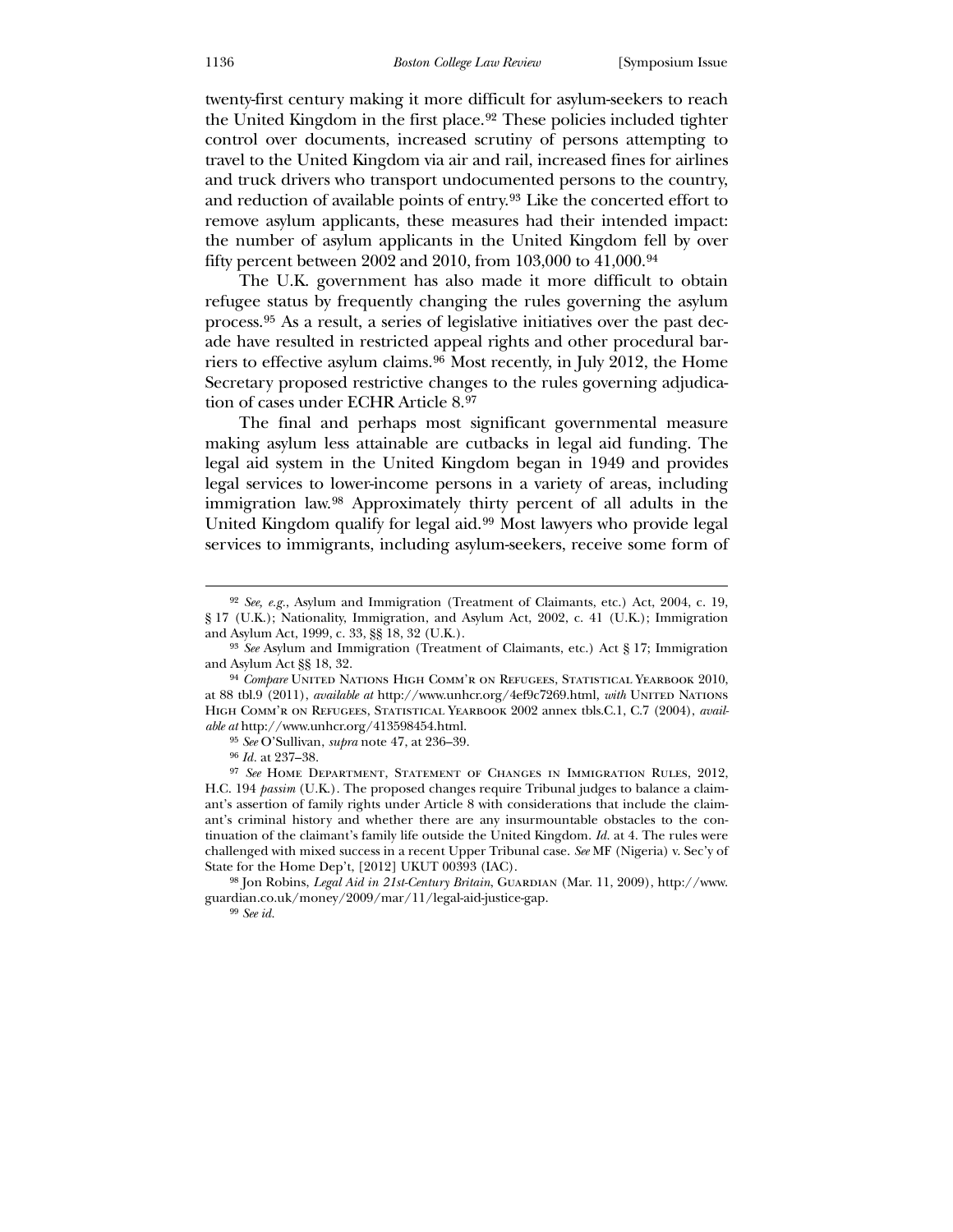<u>.</u>

[financial remuneration from legal aid.](#page-15-0)100 [As numerous scholars have](#page-15-1)  [noted, asylum-seekers generally have a much better chance of success](#page-15-1)  [when they are represented by counsel.](#page-15-1)<sup>101</sup> [According to one lawyer in](#page-15-2)[terviewed for this Article: "One thing is absolutely right . . . that the way](#page-15-2)  [our . . . asylum determination system is set up is contingent upon appli](#page-15-2)[cants having good quality legal advice and representation."](#page-15-2)102

 The Cameron government, in its efforts to reduce budget deficits, has taken steps to substantially cut legal aid.[103](#page-15-3) A previous round of cuts to the reimbursement rate and increased delay in the distribution of reimbursements to lawyers contributed to the closing of Refugee and Migrant Justice, and the Immigration Advisory Service, two prominent organizations that provided legal assistance to large numbers of refugees and other immigrants.[104](#page-15-4) The latest round of cuts, implemented in April 2013, completely eliminate legal aid funding for a variety of immigration-related matters, including applications to remain in the United Kingdom under Article 8 of the ECHR.[105](#page-15-5) And while funding will still be available for asylum-seekers, the reimbursement rate for such work will be further reduced.[106](#page-15-6)

 Lawyers in the interview sample (including those who represent the government) have described the cuts as "drastic," "devastating," and likely to have an "enormous" impact on persons seeking refuge

<sup>100</sup> Owen Bowcott, *Tens of Thousands Lose Support as Immigration Advisory Service Closes*, Guardian (July 11, 2011), http://www.guardian.co.uk/law/2011/jul/11/immigration-advis ory-service-closes-blames-government; *Migrant Charity in Administration Amid Cash Problems*, BBC News (June 15, 2010), http://www.bbc.co.uk/news/10324774.

<sup>101</sup> Although there have been no empirical studies in the United Kingdom of the correlation between representation by counsel and successful asylum claims, a significant correlation between those factors has been identified in both the United States and Canada. Sean Rehaag, *The Role of Counsel in Canada's Refugee Determination System: An Empirical Assessment*, 49 Osgoode Hall L.J. 71–116 (2011); *see* Jon B. Gould et al., *A Refugee from Justice? Disparate Treatment in the Federal Court of Canada*, 32 LAW & Pol. 454, 457–58 (2010); Jaya Ramji-Nogales et al., *Immigration Courts*, *in* REFUGEE ROULETTE, *supra* note 50, at 33, 45.

<sup>102</sup> Telephone Interview with Interviewee UK-101 (Sep. 8, 2010).

<span id="page-15-0"></span><sup>103</sup> *Cf.* Memorandum from Steve Symonds, Legal Officer, Immigr. L. Prac. Ass'n, Updates to Cuts/Changes to Legal Aid for Immigration Advice (May 15, 2012), *available at* http:// www.ilpa.org.uk/data/resources/14725/12.17.05-Ealing-Advice-Forum-re-Legal-Aid.pdf (detailing reduced legal aid services for immigration and asylum issues).

<sup>104</sup> *See* Bowcott, *supra* note 100; *Migrant Charity in Administration Amid Cash Problems*, *supra* note 100.

<span id="page-15-3"></span><span id="page-15-2"></span><span id="page-15-1"></span><sup>105</sup> *See* Memorandum from Steve Symonds, *supra* note 103; *see also* Patrick Hennessy, *Legal Aid Curb for Foreign Migrants*, Telegraph (London), Apr. 6, 2013, http://www.telegraph. co.uk/news/politics/9976786/Legal-aid-curb-for-foreign-migrants.html.

<span id="page-15-6"></span><span id="page-15-5"></span><span id="page-15-4"></span><sup>106</sup> *See* Memorandum from Steve Symonds, *supra* note 103.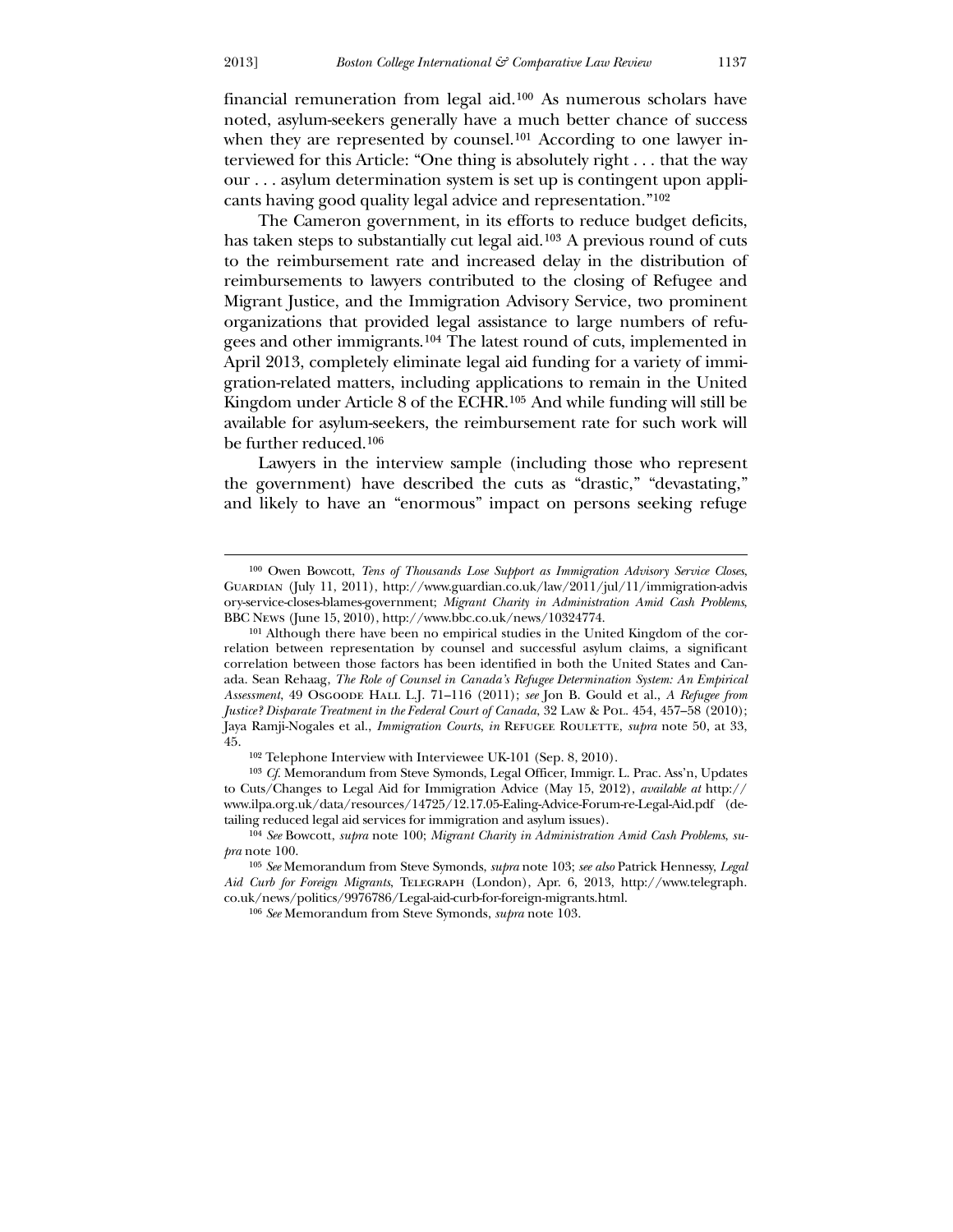from persecution.[107](#page-16-0) Interviewees cited several reasons for these grim assessments. The most common response was that the cuts will reduce the number of lawyers representing asylum-seekers because most lawyers currently doing so offer additional advice to immigrants that will no longer be funded through legal aid.[108](#page-16-1) As a result, many of these lawyers are likely to leave the immigration field entirely. As one lawyer succinctly put it: "We're all very worried that the good [solicitor] firms . . . will go under . . . . There's only so much pro bono you can do."[109](#page-16-2)

 Another consistently-cited concern was that people with otherwise valid claims under Article 8 will be returned to their home countries.[110](#page-16-3) As one lawyer put it: "I'm sure that every day dozens of people will be removed from the United Kingdom who, were their [Article 8] case dealt with properly, would have succeeded in demonstrating that it was not proportionate to remove them."[111](#page-16-4)

 In addition to these oft-cited effects, a few lawyers articulated other, less obvious impacts that demonstrate the logical inconsistency of the government's proposals. For example, at a time when the government is otherwise trying to reduce the number of asylum claims in the United Kingdom, the cuts will likely *increase* the number of asylum claims because seeking asylum will be one of the only governmentfunded ways to seek to remain in the country.[112](#page-16-5) The consequences of this development are significant, and go beyond an obviously increased judicial caseload.[113](#page-16-6) Many of the litigants in these cases will be unrepre-sented, putting even greater pressure on limited judicial resources.<sup>[114](#page-16-7)</sup> Moreover, lawyers predict that many of these cases are likely to be of questionable merit, which will heighten public hostility toward refugees generally.[115](#page-16-8) As one lawyer put it, the "panic" over asylum-seekers will

 $\overline{a}$ 

112 *See* Memorandum from Steve Symonds, *supra* note 103; Interview with Interviewee UK-114, *supra* note 107.

<sup>107</sup> Interview with Interviewee UK-114, in London, Eng. (Nov. 22, 2012); Telephone Interview with Interviewee UK-113 (Nov. 9, 2012); Interview with Interviewee UK-108, *supra* note 68.

<sup>108</sup> *See* Interview with Interviewee UK-114, *supra* note 107; Telephone Interview with Interviewee UK-113, *supra* note 107; Interview with Interviewee UK-120, in London, Eng. (Nov. 6, 2012); Interview with Interviewee UK-108, *supra* note 68.

<sup>109</sup> Interview with Interviewee UK-108, *supra* note 68.

<sup>110</sup> *See id.*

<sup>111</sup> Interview with Interviewee UK-115, in London, Eng. (Nov. 2, 2012).

<sup>113</sup> *See* Interview with Interviewee UK-114, *supra* note 107.

<sup>114</sup> *See id.*; Interview with Interviewee UK-120, supra note 108.

<span id="page-16-8"></span><span id="page-16-7"></span><span id="page-16-6"></span><span id="page-16-5"></span><span id="page-16-4"></span><span id="page-16-3"></span><span id="page-16-2"></span><span id="page-16-1"></span><span id="page-16-0"></span><sup>115</sup> *See* Interview with Interviewee UK-114, *supra* note 107 (discussing how using Refugee Act claims as a way to get legal aid can pollute perceptions of the system); Interview with Interviewee UK-118, in London, Eng. (Oct. 18, 2012) (noting that citing directly to treaty provisions can be difficult).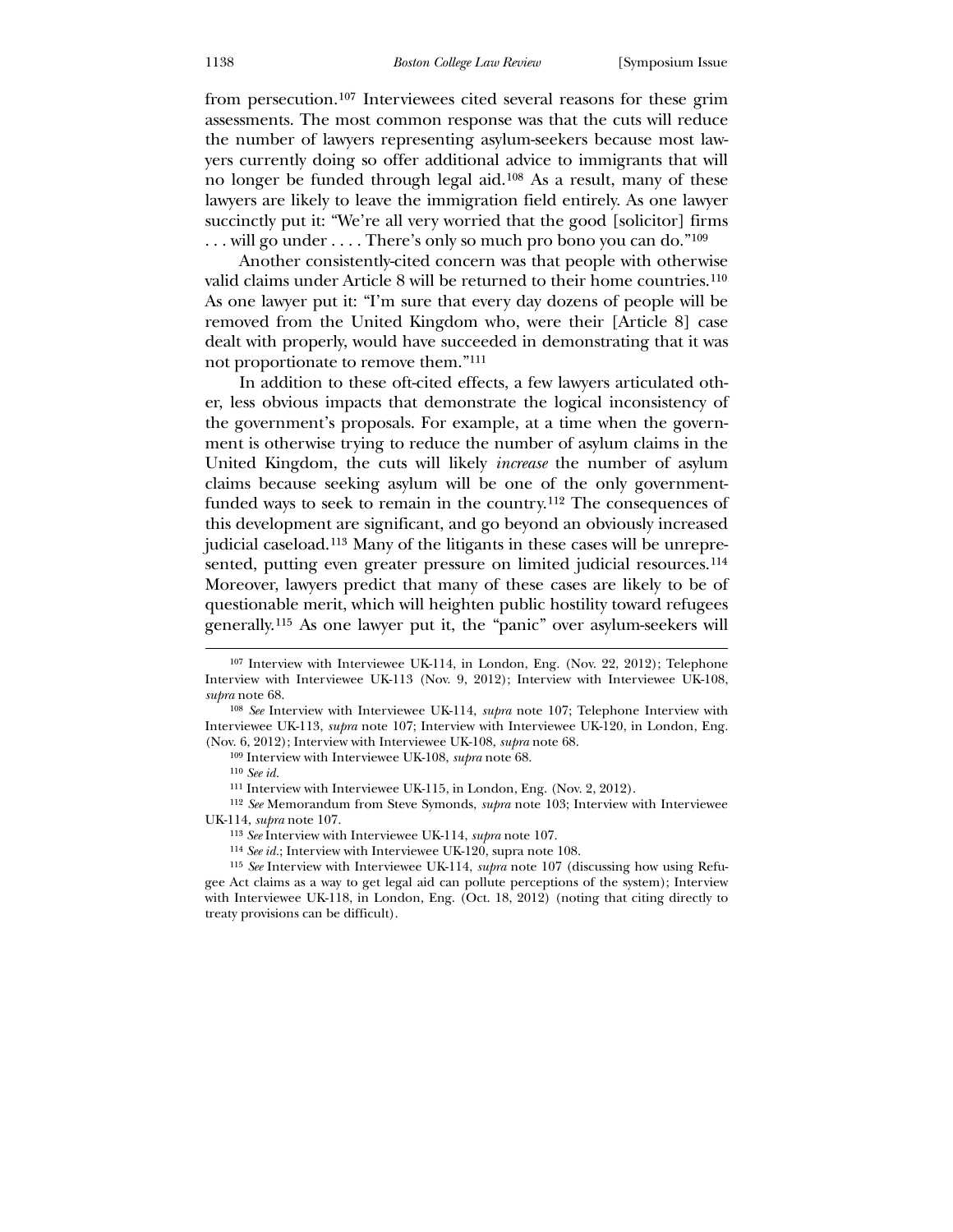-

return.[116](#page-17-0) Another lawyer indicated that the rise in such cases will impair the reputation of lawyers, who will be viewed as litigating baseless claims.[117](#page-17-1) Finally, one lawyer who frequently represents the state in asylum cases felt that the impending changes will hurt government lawyers because a lack of funding for most immigration-related matters will mean that solicitors who later represent the government in refugee cases will no longer acquire experience doing a range of immigration work, making them less effective.[118](#page-17-2)

 Viewed within the frame of globalization, the legal aid cuts are an extremely effective means of reasserting state power over migration and counteracting the encroachment of international norms. By limiting immigrants' ability to obtain counsel in Article 8 proceedings, for example, the government diminishes lawyers' opportunities to pressure courts to expand the influence of international human rights treaties within U.K. jurisprudence.<sup>[119](#page-17-3)</sup>

# VI. Response of Cause Lawyers to the Reassertion of State Power over Asylum

 At the same time that the United Kingdom has taken the steps described above to make the right to asylum more difficult to assert and asylum itself more difficult to obtain, refugee lawyers have sought to increase their clients' likelihood of obtaining asylum by expanding the application of international norms to individual asylum cases.[120](#page-17-4) They have pursued two interrelated strategies in doing so: advocating for complementary human rights protections for their clients and exploiting the increasingly global perspective of the U.K. judiciary. Each of these strategies is discussed below.

#### A. *Complementary Human Rights Protections*

 One of the strategies most consistently articulated by lawyers interviewed is infusing their advocacy with human rights arguments beyond

<sup>116</sup> *See* Interview with Interviewee UK-107, in London, Eng. (Sept. 7, 2012).

<sup>117</sup> Interview with Interviewee UK-114, *supra* note 107. Not all lawyers felt that the effect of the cuts would be uniformly adverse to asylum-seekers. One thought that the cuts would weed out some of the less skilled laywers representing refugees. Interview with Interviewee UK-115, *supra* note 111. Another predicted that some of the more skilled lawyers will become Tribunal judges, thus improving asylum jurisprudence overall. See Interview with Interviewee UK-120, *supra* note 108.

<sup>118</sup> Interview with Interviewee UK-119, in London, Eng. (Nov. 2, 2012).

<sup>119</sup> *See* Maiman, *supra* note 4, at 411–12.

<span id="page-17-4"></span><span id="page-17-3"></span><span id="page-17-2"></span><span id="page-17-1"></span><span id="page-17-0"></span><sup>120</sup> *See infra* text accompanying notes 129–165.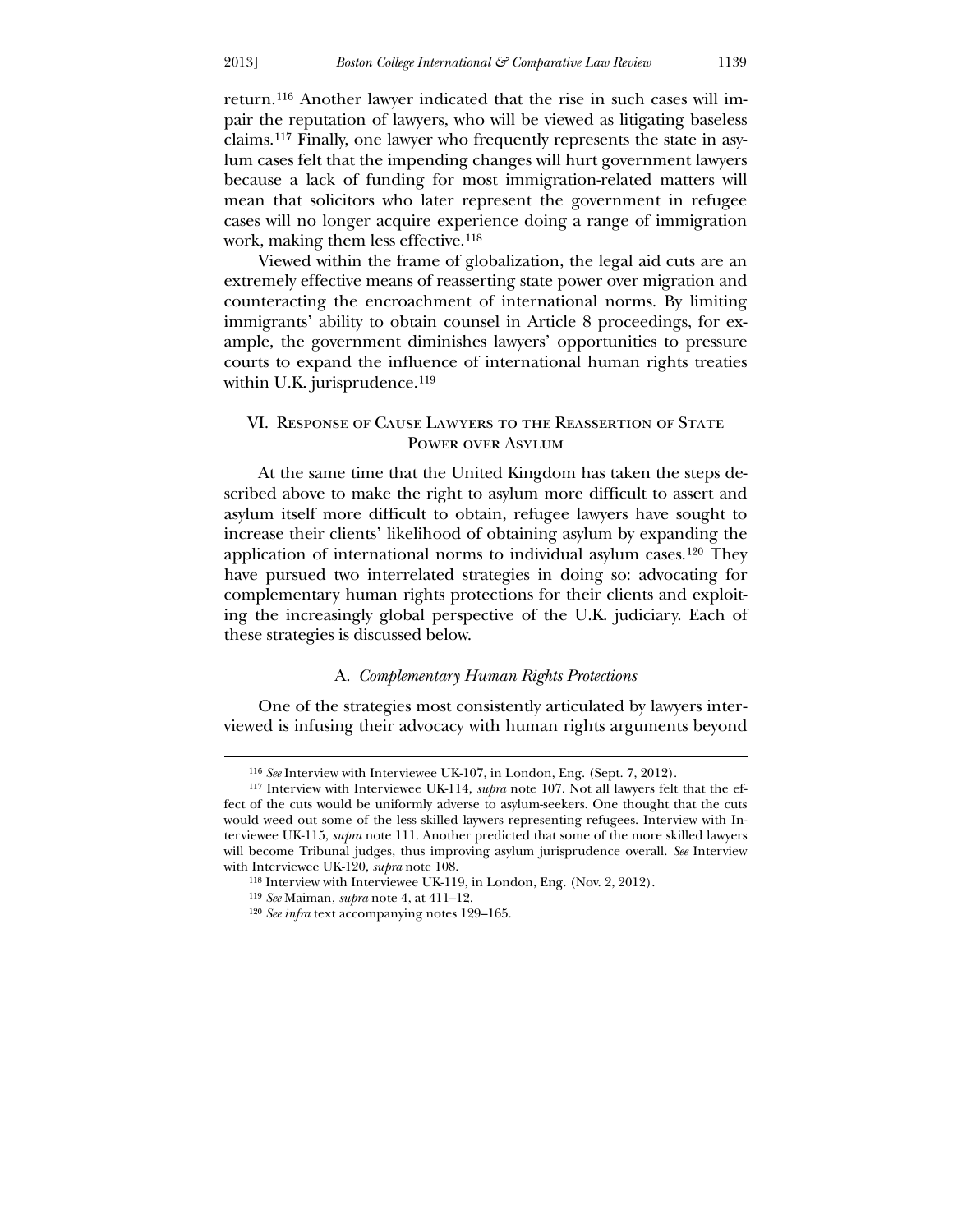the Refugee Convention and the ECHR.[121](#page-18-0) These arguments fall under the general rubric of complementary protection, which offers broader protections than the Refugee Convention and, in some cases, the ECHR.[122](#page-18-1) Refugee lawyers thus seek to expand the ways that their clients might be able to remain in the United Kingdom by arguing that they are protected by treaties which the United Kingdom has ratified but not formally incorporated into domestic law. The most frequently mentioned treaty in this regard is the Convention on the Rights of the Child (CRC), which obligates states parties to ensure that, in all actions taken by public officials involving children, the best interests of the child shall be a "primary consideration."[123](#page-18-2) Moreover, the CRC requires states parties to ensure that children are not separated from their parents against their will.[124](#page-18-3) Accordingly, the CRC offers broader protections to asylum-seekers than either the Refugee Convention or the ECHR.[125](#page-18-4) The CRC also offers further protections by recognizing the social and economic rights of children and the right of children to participate in judicial proceedings, both of which are absent from the Refugee Convention and the ECHR.[126](#page-18-5)

123 CRC, *supra* note 15, art. 3(1) ("In all actions concerning children, whether undertaken by public or private social welfare institutions, courts of law, administrative authorities or legislative bodies, the best interests of the child shall be a primary consideration.").

124 *Id.* art. 9(1) ("States Parties shall ensure that a child shall not be separated from his or her parents against their will, except when competent authorities subject to judicial review determine, in accordance with applicable law and procedures, that such separation is necessary for the best interests of the child.").

125 McAdam, *supra* note 47, at 173–74. The CRC has received judicial imprimatur in several countries, including Denmark, Finland, Canada, Australia, and the United States. *See id.* at 183–94; Guy S. Goodwin-Gill, *Unaccompanied Refugee Minors: The Role and Place of International Law in the Pursuit of Durable Solutions*, 3 INT'L J. CHILDREN'S RTS. 405-405-06 (1995).

<span id="page-18-3"></span><span id="page-18-2"></span><span id="page-18-1"></span><span id="page-18-0"></span>126 CRC, *supra* note 15, art. 4 ("With regard to economic, social and cultural rights, States Parties shall undertake [implementing] measures to the maximum extent of their available resources and, where needed, within the framework of international co-operation."). Article 12 of the CRC states, in full:

 1. States Parties shall assure to the child who is capable of forming his or her own views the right to express those views freely in all matters affecting the child, the views of the child being given due weight in accordance with the age and maturity of the child.

<span id="page-18-5"></span><span id="page-18-4"></span> 2. For this purpose, the child shall in particular be provided the opportunity to be heard in any judicial and administrative proceedings affecting the child, either directly, or through a representative or an appropriate body, in a manner consistent with the procedural rules of national law.

l

<sup>121</sup> *See* Interview with Interviewee UK-118, *supra* note 115; Interview with Interviewee UK-106, *supra* note 50; Telephone Interview with Interviewee UK-101, *supra* note 102; Interview with Interviewee UK-107, *supra* note 116.

<sup>122</sup> *See* McAdam, *supra* note 47, at 1–2.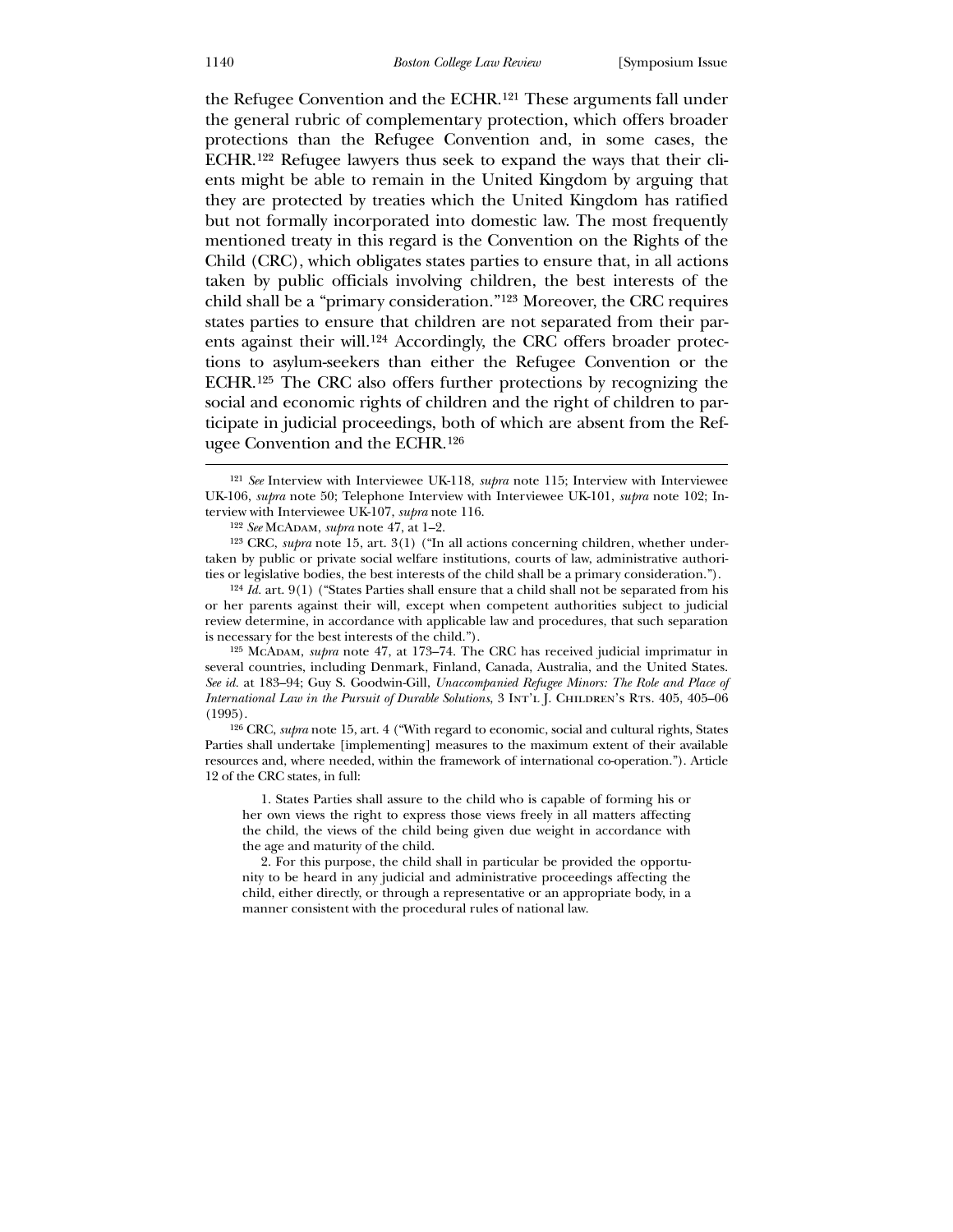There is a concerted effort among many U.K. refugee lawyers to bring cases under the CRC in order to give meaning to the term "best interests of the child."[127](#page-19-0) One of the most frequently articulated such arguments is that the deportation of the parent of a U.K.-based child will violate the United Kingdom's obligations under the CRC, even where the parent does not have a valid asylum claim.<sup>[128](#page-19-1)</sup> Another more nascent argument is that the CRC protects the public rights of children—not simply their private rights—and thus would prevent them from being returned to a country where generalized violence prevails, even if the child has not been individually targeted for persecution.[129](#page-19-2)

 Lawyers' efforts to incorporate the CRC into their advocacy received a huge boost with the 2011 decision in *ZH (Tanzania) v. Secretary of State for the Home Department*,[130](#page-19-3) in which the U.K. Supreme Court cited to the CRC when holding that courts must consider the best interests of the child in cases involving removal of non-citizens (including those concerning asylum applicants).[131](#page-19-4) This Supreme Court imprimatur on the CRC has been critical to the U.K. judiciary's acceptance of human rights treaties beyond the Refugee Convention and the ECHR.[132](#page-19-5) As one lawyer put it, "[*ZH (Tanzania)*] really blew open the jurisprudence on the rights of the child, the best interests of the child."[133](#page-19-6) Another lawyer echoed this sentiment: "The [CRC] is very important . . . courts have taken judicial notice of it, but it also becomes a hardened legal standard by being incorporated into interpretation of Article 8."[134](#page-19-7)

 One indicator of the importance of *ZH (Tanzania)* in reasserting the importance of international norms in asylum adjudication is the statement of a refugee lawyer who was interviewed for this Article in

*Id*. art. 12.

<sup>127</sup> *See* ZH (Tanzania) v. Sec'y of State for the Home Dep't, [2011] UKSC 4, [5]–[13] (appeal taken from Eng.) (noting explicitly appellant's reliance on CRC and the question of what is in the child's best interest).

<sup>128</sup> *See id.* at [11]–[13].

<sup>129</sup> Interview with Interviewee UK-105, *supra* note 59.

<sup>130</sup> *See ZH (Tanzania)*, [2011] UKSC 4 at [23].

<sup>131</sup> As noted above, in addition to the CRC, the decision in *ZH (Tanzania)* was based on section 55 of the U.K. Borders, Citizenship, and Immigration Act of 2009, which requires the Secretary of State's duties to be discharged in ways that safeguard and promote the welfare of children in the United Kingdom. *See supra* note 16. *ZH (Tanzania)* was the first case where section 55 (as well as the CRC) received such judicial imprimatur. *See ZH (Tanzania)*, [2011] UKSC 4 at [24].

<sup>132</sup> *See* Interview with Interviewee UK-107, *supra* note 116.

<sup>133</sup> Interview with Interviewee UK-108, *supra* note 68.

<span id="page-19-7"></span><span id="page-19-6"></span><span id="page-19-5"></span><span id="page-19-4"></span><span id="page-19-3"></span><span id="page-19-2"></span><span id="page-19-1"></span><span id="page-19-0"></span><sup>134</sup> Interview with Interviewee UK-107, *supra* note 116.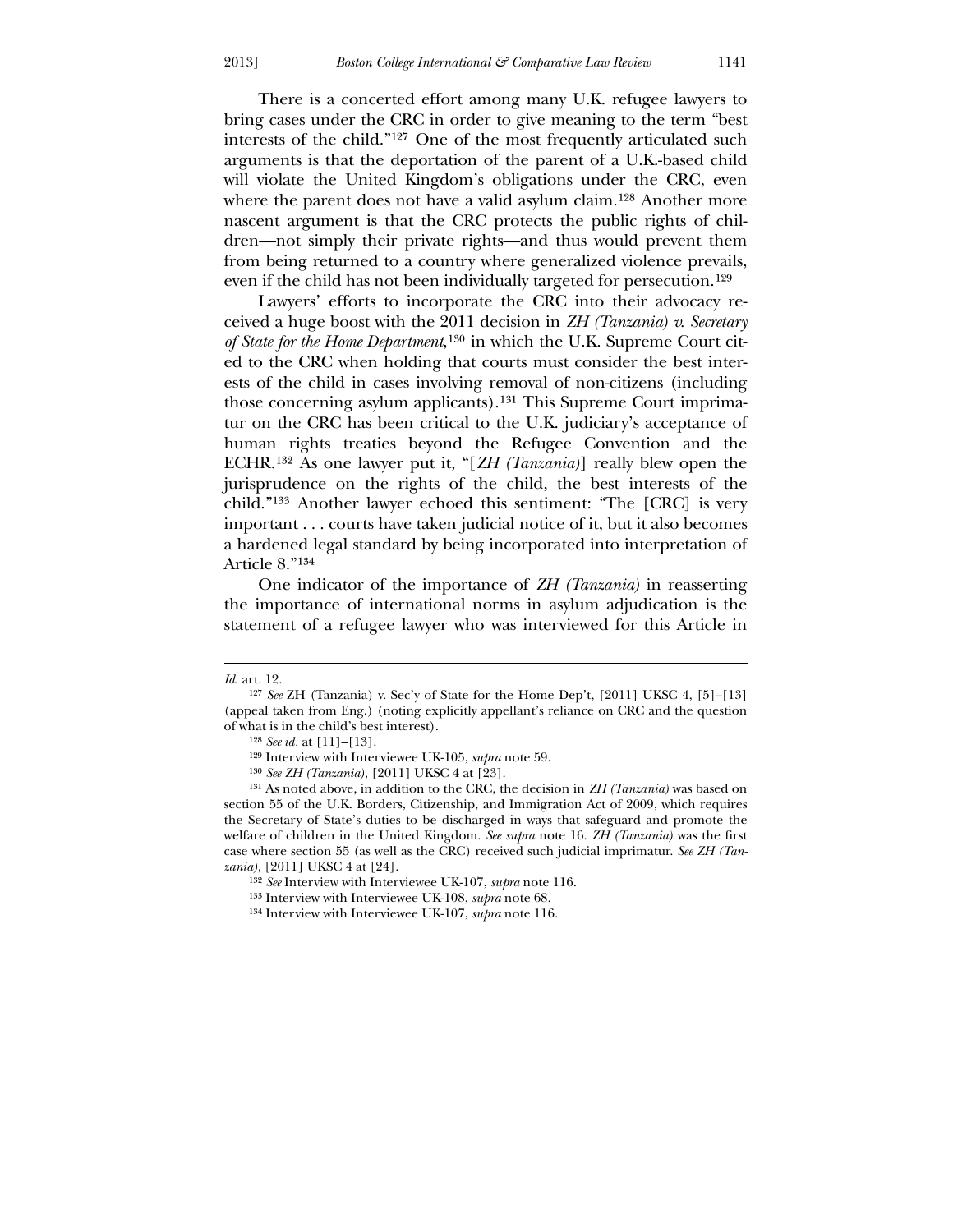2010, prior to the decision in *ZH (Tanzania)*. This lawyer noted the irony of the way that the adoption of the ECHR, through passage of the HRA, had subsequently been counterbalanced by a reduction in complementary protection through other international human rights instruments:

Oddly, at the same time as the Human Rights Act started to . . . bite, you end up getting less complementary protection granted because the government decides that they are worried about the numbers coming and tries to bear down on protection standards as a result . . . . They couldn't go below the human rights standards contained in the [Human Rights] Act. But you've also seen a sort of diminution of complementary protection based on discretion, based on compassion, based on other humanitarian ideals and objectives.[135](#page-20-0)

*ZH (Tanzania)* has, for the moment at least, stemmed this diminution of complementary protections.[136](#page-20-1) Although it is still early to determine with any certainty the long-term impact of *ZH (Tanzania)* on asylum jurisprudence, it has certainly aided lawyers' efforts to apply complementary international norms to domestic law in the United Kingdom.[137](#page-20-2) As a result, judges will be forced to at least address the issue of whether and how—these norms apply in individual cases.[138](#page-20-3) Whether they do so in a way that generally aids asylum-seekers remains to be seen.[139](#page-20-4)

<sup>135</sup> Telephone Interview with Interviewee UK-101, *supra* note 102.

<sup>136</sup> Other lawyers recently interviewed for this Article indicated that they have used other complementary protections in their advocacy, including the International Covenant on Civil and Political Rights and the Convention on the Rights of Persons with Disabilities. Interview with Interviewee UK-114, *supra* note 107; Telephone Interview with Interviewee UK-111, *supra* note 87. *See generally* Convention on the Rights of Persons with Disabilities, Dec. 13, 2006, 2515 U.N.T.S. 3; International Covenant on Civil and Political Rights, Dec. 16, 1966, 999 U.N.T.S. 171. However, none of these treaties has obtained as much acceptance within the judiciary as the CRC.

<sup>137</sup> In this way, the decision in *ZH (Tanzania)* is similar to that in *Baker v. Minister of Citizenship and Immigration*, which established a similar precedent in Canada. *See* [1999] 2 SCR 817, 860–62 (Can.). Since that opinion, Canadian refugee lawyers have frequently invoked the CRC in their advocacy, even though Canada has not formally incorporated the treaty into domestic law. *See id.* at 861; Stephen Meili, *Do Human Rights Treaties Help Asylum Seekers?*: *Canadian Refugee Jurisprudence and Practice Since 1990*, at 11 (Minn. Legal Studies Research, Paper No. 12-59, 2012), *available at* http://ssrn.com/abstract=2164258.

<sup>138</sup> *See ZH (Tanzania)*, [2011] UKSC 4 at [24].

<span id="page-20-4"></span><span id="page-20-3"></span><span id="page-20-2"></span><span id="page-20-1"></span><span id="page-20-0"></span><sup>139</sup> Preliminary indications from the author's ongoing research of published U.K. asylum decisions indicate that arguments based on the CRC are, indeed, gaining traction. Based on a sample of fifty-eight reported decisions in the asylum tribunals and appellate courts between 1990 and 2012 in which the CRC was referenced in some way, there were no helpful references to the CRC (out of ten total references) prior to 2005, but twenty-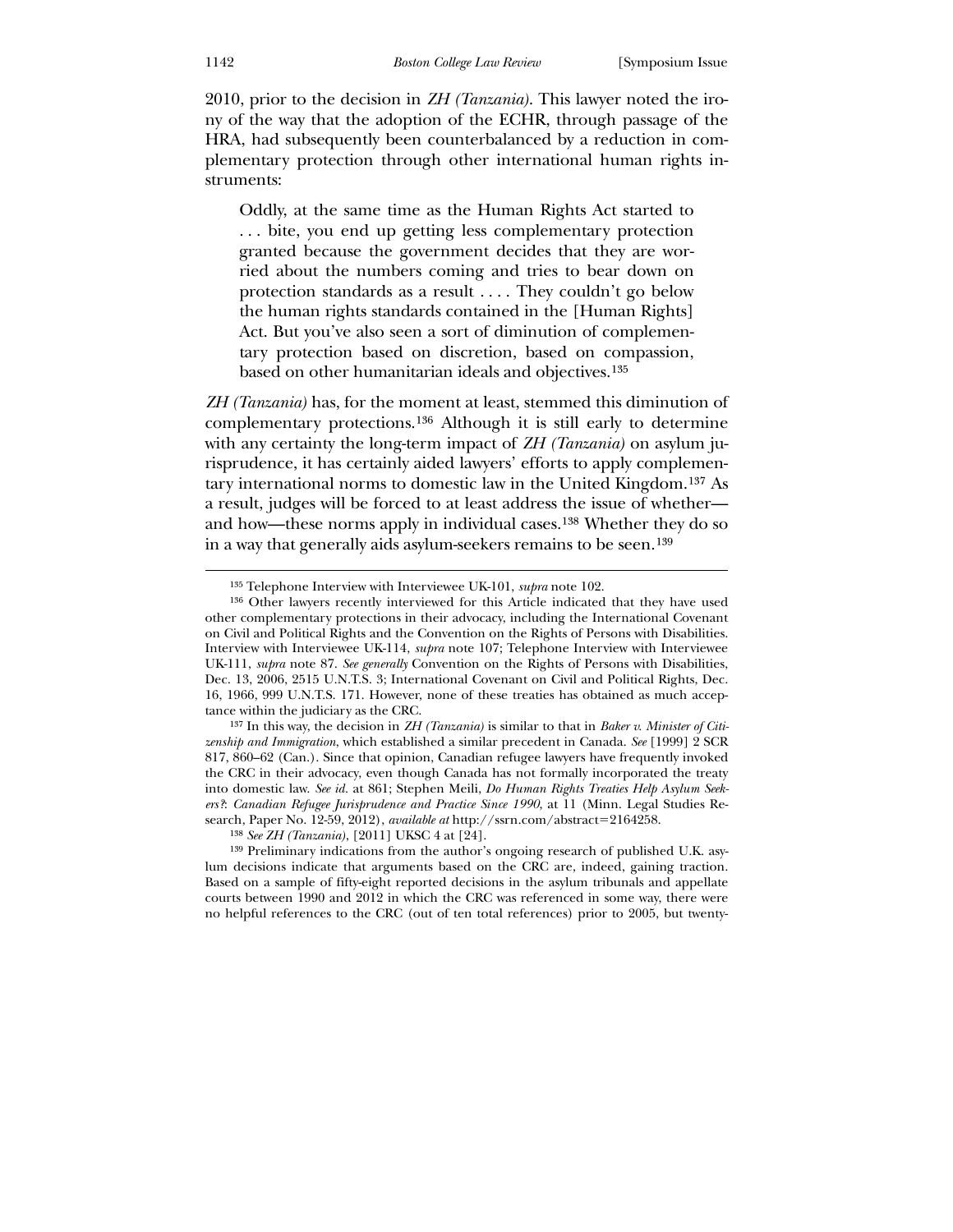*ZH (Tanzania)* was the result of a legal strategy long practiced by cause lawyers in litigation: pushing the boundaries of precedent to establish revised standards that assist not only their clients, but a larger cause.[140](#page-21-0) In this case, that cause is the diffusion of international human rights norms.[141](#page-21-1) Lawyers interviewed for this Article described this process in a variety of ways, in particular that of "educating" judges. For example, one lawyer noted, "I suppose if practitioners aren't [articulating these laws] then we are not going to be able to educate the judiciary to take [the laws] into account."[142](#page-21-2) Another said, "judges . . . welcome being shown how the EU Charter [which includes the ECHR and other human rights instruments] works and being taken kind of through the history of it a bit  $\dots$  it depends on the judge  $\dots$ . When you are arguing something different you get the judge's attention."[143](#page-21-3) A third said, "[You say to the judge] 'I am going to tell you where the learning comes from [on that subject] . . . .' It's all about giving the

tive, then you just give them comfort."[144](#page-21-4) This strategy is not without risks, as an educational session might annoy a judge, particularly if she or he is not predisposed toward human rights arguments.[145](#page-21-5) Indeed, some lawyers identified circumstances where invoking treaty-based argument may actually hurt, rather than help, an asylum applicant.<sup>[146](#page-21-6)</sup> For example, one attorney stated that lawyers who push such arguments at the Tribunal level, where—according to this lawyer—the judges do not like complicated law, might end up biasing the court against their client.[147](#page-21-7) Other lawyers noted, for example, that "[p]eople feel they have to throw everything in . . . . I've sat at the back of the courts lots of times and watched judges say 'what does this add to your argument?' Why be put in that position?"[148](#page-21-8) Another

judge comfort. If you want to do something quite interesting and crea-

141 *See id.* at 14.

<u>.</u>

146 *See* Interview with Interviewee UK-120, *supra* note 108.

two helpful references (out of forty-eight total references) between 2005 and the present. For these purposes, "helpful" references occur when the CRC either (1) was the basis of a grant of asylum or other form of relief from removal, or (2) buttressed a decision in favor of the applicant that the court or tribunal reached on other grounds (such as the Refugee Convention). Thus, the number of helpful references to the CRC has expanded considerably since 2005.

<sup>140</sup> *See* Scheingold & Sarat, *supra* note 40, at 13–14.

<sup>142</sup> Telephone Interview with Interviewee UK-102 (Oct. 18, 2010).

<sup>143</sup> Telephone Interview with Interviewee UK-113, *supra* note 107.

<sup>144</sup> Interview with Interviewee UK-114, *supra* note 107.

<sup>145</sup> *See* Interview with Interviewee UK-108, *supra* note 68.

<sup>147</sup> Interview with Interviewee UK-108, *supra* note 68.

<span id="page-21-8"></span><span id="page-21-7"></span><span id="page-21-6"></span><span id="page-21-5"></span><span id="page-21-4"></span><span id="page-21-3"></span><span id="page-21-2"></span><span id="page-21-1"></span><span id="page-21-0"></span><sup>148</sup> Interview with Interviewee UK-120, *supra* note 108.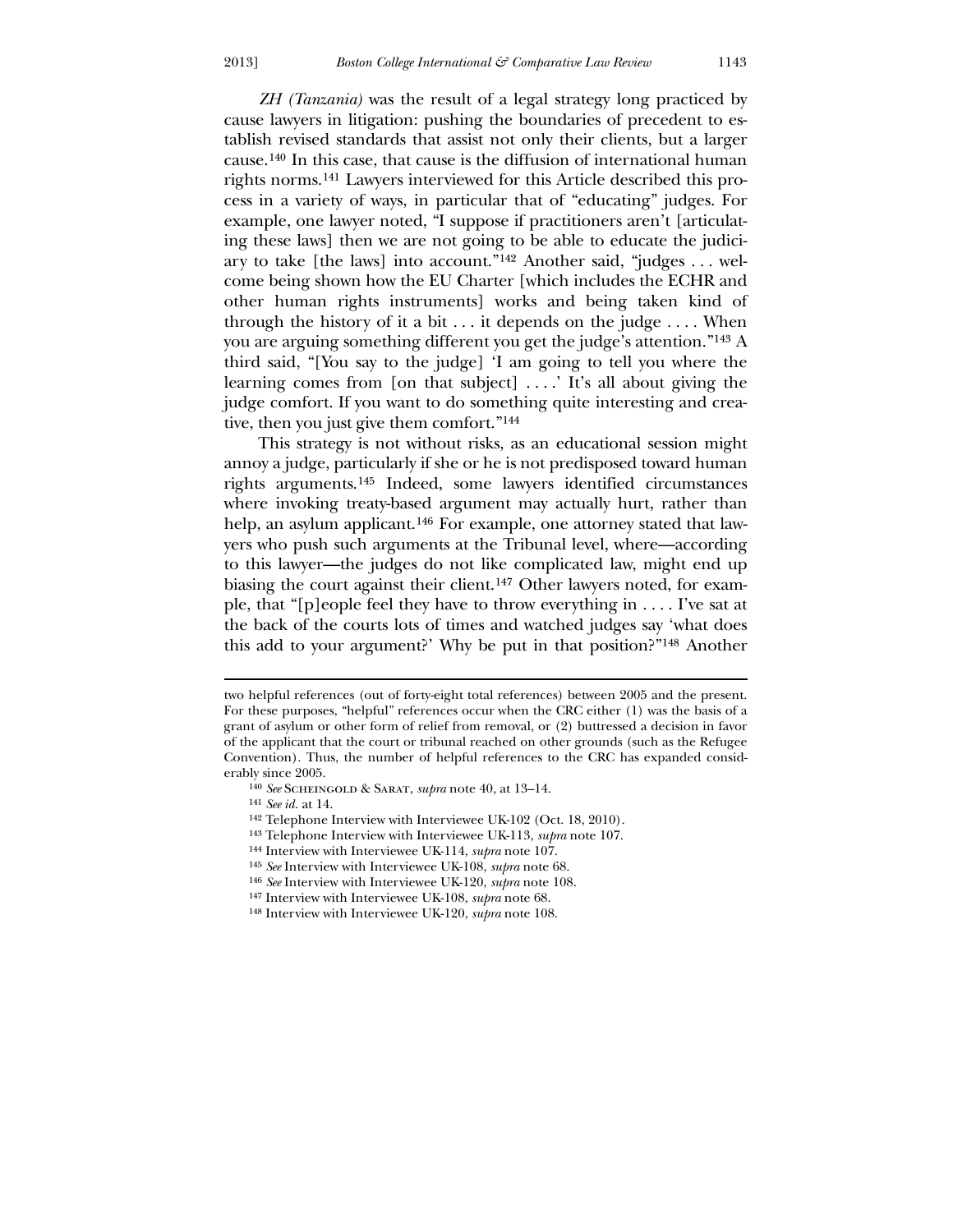noted that such a move can be counterproductive "if it highlights the lack of provision in the Convention that you could rely on directly."[149](#page-22-0) A third agreed, saying, "If you try to rely on too many grounds, at times you undermine one by making progress with another."[150](#page-22-1)

 These reactions suggest that invoking human-rights-based argument may not be the win-win situation many cause lawyers assume (i.e., that it will help both their clients and the larger cause of general acceptance of human rights norms applicable to asylum claims). In some cases, it can both hurt the cause of human rights generally, as well as the immediate interests of the client.[151](#page-22-2)

 Such risks, however, have not deterred most U.K. refugee lawyers from pursuing a long-term strategy of pushing for greater understanding and acceptance of complementary protections for asylum-seekers.[152](#page-22-3) Cases like *ZH (Tanzania)* prove the wisdom of this strategy and fuel similar efforts.[153](#page-22-4) Litigation over such matters is likely to be at the forefront of the struggle over the proper role of international norms in U.K. asylum jurisprudence and policy for the foreseeable future.[154](#page-22-5)

#### B. *Playing to the Global Judicial Stage*

 A related strategy for expanding the scope of international norms in U.K. refugee law is exploiting the globalization of human rights jurisprudence.[155](#page-22-6) As Anne-Marie Slaughter has noted, courts in many countries often look to the human rights jurisprudence of other nations for guidance because they are relying on a core of international agreements.[156](#page-22-7) An attorney interviewed for this Article indicated that U.K. judges who rule on asylum cases are "aware that they make law for the whole world."[157](#page-22-8) Other lawyers welcomed this development, noting that it has resulted in a more serious consideration of human rights arguments in asylum jurisprudence. For example, one said: "My sense is that the higher up you go the much more conscious the court is of its international influence. And I think it is a good thing because it makes

156 *Id.*

<sup>149</sup> Interview with Interviewee UK-118, *supra* note 115.

<sup>150</sup> Interview with Interviewee UK-121, in London, Eng. (Nov. 6, 2012).

<sup>151</sup> *See* Maiman, *supra* note 4, at 418.

<sup>152</sup> *See id.* at 419–21.

<sup>153</sup> *See ZH (Tanzania)*, [2011] UKSC 4 at [12], [29]–[33]; Interview with Interviewee UK-108, *supra* note 68.

<sup>154</sup> *See* Maiman, *supra* note 4, at 414–15.

<sup>155</sup> *See* Slaughter, *supra* note 21, at 79–81.

<span id="page-22-8"></span><span id="page-22-7"></span><span id="page-22-6"></span><span id="page-22-5"></span><span id="page-22-4"></span><span id="page-22-3"></span><span id="page-22-2"></span><span id="page-22-1"></span><span id="page-22-0"></span><sup>157</sup> Interview with Interviewee UK-107, *supra* note 116.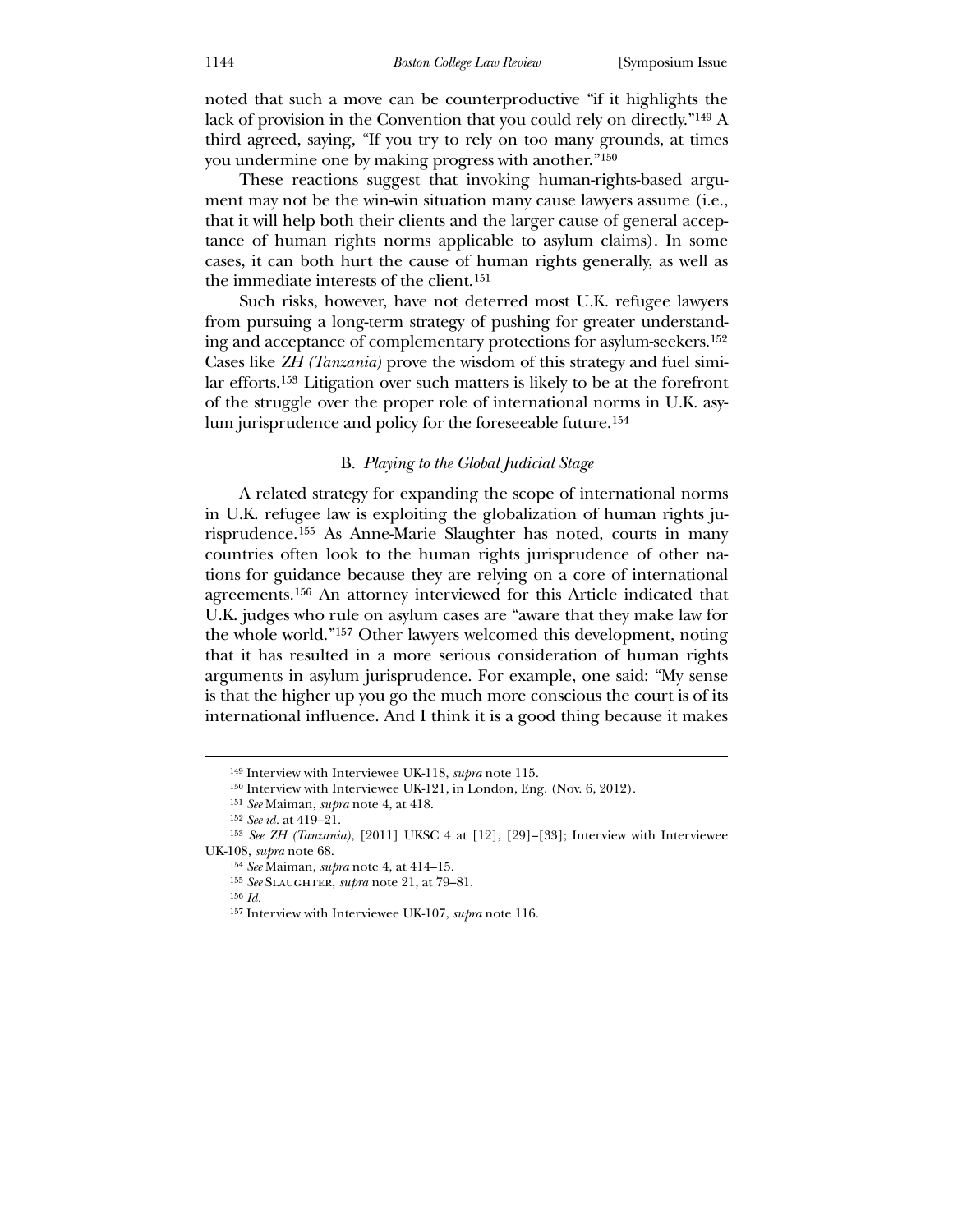the whole endeavor much more serious."[158](#page-23-0) Another noted: "[You tell the judge] you are on the right side of global attitudes and global thinking  $\ldots$ . This is where the thinking globally is going  $\ldots$  [Judges] like to think of themselves as being on the right side of global developments."[159](#page-23-1)

 These comments suggest yet another way that globalization has eroded state authority over refugee matters. Judges deciding cases in this area may be at least as beholden to international forces, including jurists, lawyers, and scholars from other countries, as they are to state actors within the country where they sit.[160](#page-23-2) Their international audience may create subtle pressures leading them to adopt a more international, rather than domestic, perspective when deciding asylum cases.[161](#page-23-3) Many refugee lawyers are aware of this phenomenon and seek to use it to their clients' advantage.[162](#page-23-4)

#### **CONCLUSIONS**

This Article's empirical findings advance the two areas of sociolegal scholarship which formed its framework.

#### A. *Devolution of State Power via Globalization*

 As numerous scholars have observed, globalization has created a power vacuum in many areas of civil society, including commerce, trade, and finance.[163](#page-23-5) On the other hand, despite the increased influence of international norms throughout the world, individual states continue to assert significant power over immigration law and policy.[164](#page-23-6) States maintain this power in two ways, which we might think of as bad cop-good cop behavior.[165](#page-23-7) In the role of bad cop, the state takes steps to limit the number of asylum-seekers and refugees within its borders.[166](#page-23-8) In the United Kingdom, these steps have included increased penalties for those who transport refugees into the country, ever-changing pro-

<u>.</u>

<sup>158</sup> Telephone Interview with Interviewee UK-111, *supra* note 87.

<sup>159</sup> Interview with Interviewee UK-114, *supra* note 107.

<sup>160</sup> *See* Slaughter, *supra* note 21, at 81.

<sup>161</sup> *See id.*

<sup>162</sup> *See* Interview with Interviewee UK-114, *supra* note 107.

<sup>163</sup> *See* David Held & Anthony McGrew, *Introduction*, *in* Governing Globalization: Power, Authority and Global Governance 1, 2–4 (David Held & Anthony McGrew eds., 2002).

<sup>164</sup> *See* McAdam, *supra* note 47, at 254–55.

<sup>165</sup> *See id.*; Gibney, *supra* note 88, at 159–61.

<span id="page-23-8"></span><span id="page-23-7"></span><span id="page-23-6"></span><span id="page-23-5"></span><span id="page-23-4"></span><span id="page-23-3"></span><span id="page-23-2"></span><span id="page-23-1"></span><span id="page-23-0"></span><sup>166</sup> *See* Gibney, *supra* note 88, at 156.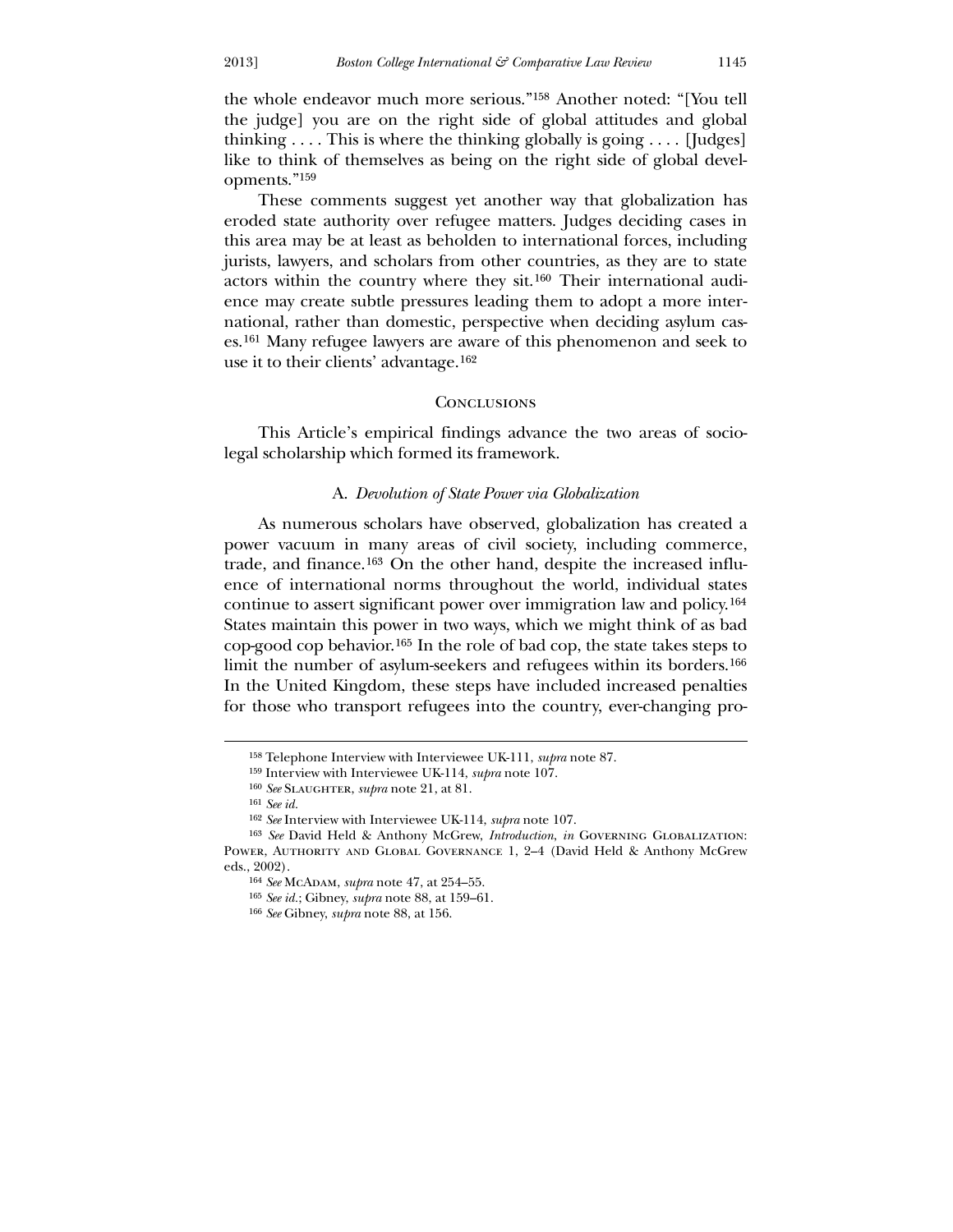cedural rules that make it more difficult to meet the standard for asylum, and greatly reduced legal aid funding.[167](#page-24-0) In the role of good cop, the state adopts international human rights standards, thus broadening the forms of protection available to refugees under domestic (rather than international) law.[168](#page-24-1) In the case of the United Kingdom, these forms of adoption include effective incorporation of the ECHR into domestic law through the HRA, transposition into U.K. domestic law of the EU Qualification Directive on uniform asylum procedures, passage of section 55 of the U.K. Borders, Citizenship and Immigration Act 2009, and the Supreme Court decision in *ZH (Tanzania)*, which provided judicial imprimatur on the Convention on the Rights of the Child.[169](#page-24-2)

 Thus, rather than cede power to global forces—as is the case with other areas of state policy described in the globalization literature—in the migration context states either fight to retain power (the bad cop) or co-opt it by adopting international norms (the good cop). This results in mixed messages from different state actors, as they give with one hand (incorporating the ECHR) and take away with the other (legal aid cuts).

 Refugee lawyers have a strong influence on this process, particularly in encouraging courts to adopt international human rights standards into domestic law through judicial precedent.[170](#page-24-3) For without such influences it appears that many judges are likely to rely only on domestic interpretations of international law.[171](#page-24-4) The advocacy of many U.K. refugee lawyers for complementary protection under unincorporated treaties like the CRC, however, effectively forces judges to deal with international arguments and, at least in some cases—like *ZH (Tanzania)* accept them.[172](#page-24-5)

<sup>167</sup> *See* Nationality, Immigration, and Asylum Act § 143; Gibney, *supra* note 88, at 162; Memorandum from Steve Symonds, *supra* note 103.

<sup>168</sup> *See* Maiman, *supra* note 4, at 410–11.

<sup>169</sup> *See* ZH (Tanzania) v. Sec'y of State for the Home Dep't, [2011] UKSC 4, [24] (appeal taken from Eng.); McADAM, *supra* note 47, at 55; Maiman, *supra* note 4, at 410-11.

<sup>170</sup> *See* Andrew Boon, *Cause Lawyers in a Cold Climate: The Impact(s) of Globalization on the United Kingdom*, *in* Cause Lawyering and the State in a Global Era, *supra* note 3, at 143, 150–51; Maiman, *supra* note 4, at 417–18.

<sup>171</sup> *See* Slaughter, *supra* note 21, at 81; Maiman, *supra* note 4, at 416–18.

<span id="page-24-5"></span><span id="page-24-4"></span><span id="page-24-3"></span><span id="page-24-2"></span><span id="page-24-1"></span><span id="page-24-0"></span><sup>172</sup> *See ZH (Tanzania)*, [2011] UKSC 4 at [12], [21]–[33].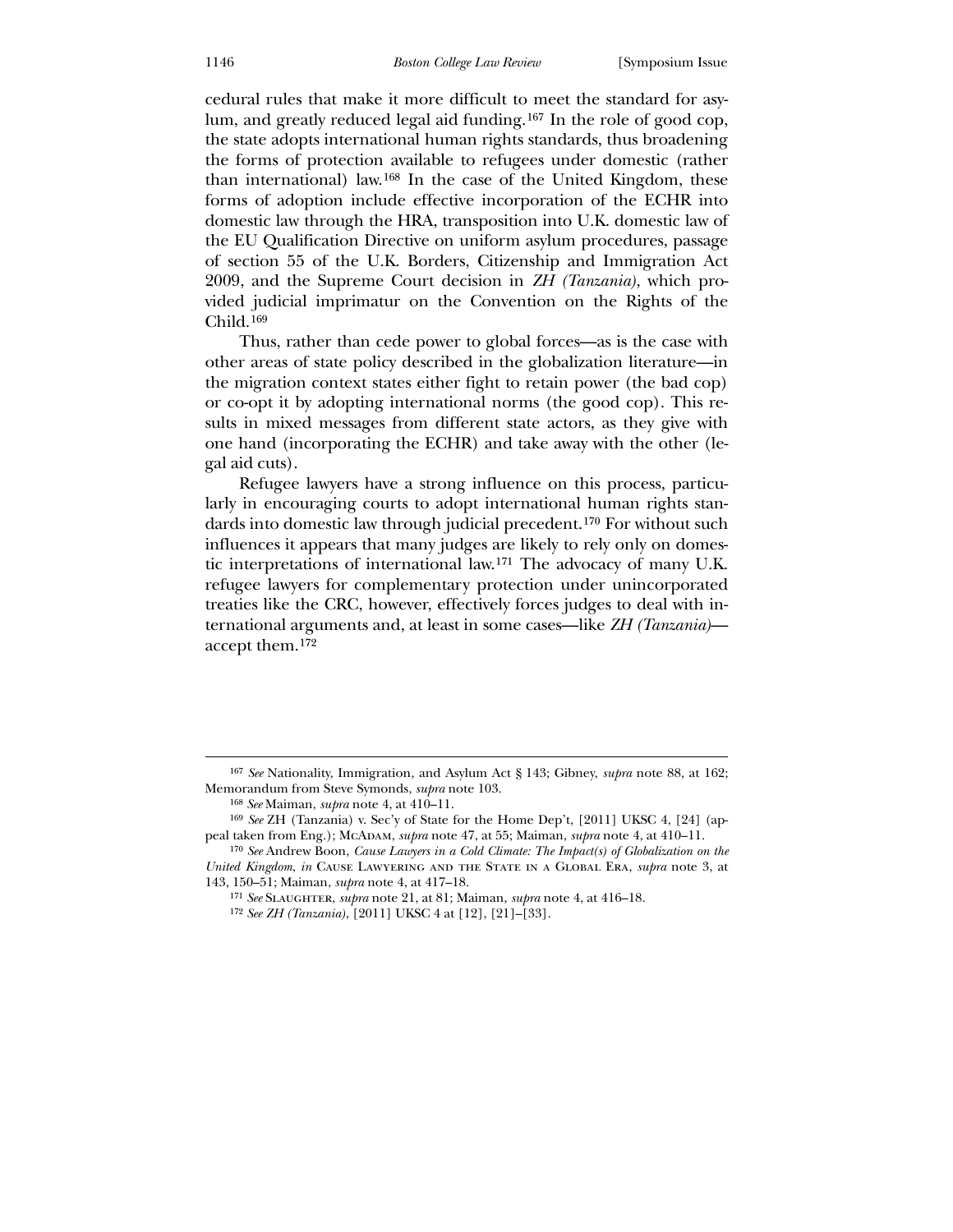#### B. *Cause Lawyering*

 This Article provides evidence justifying a slight modification to one of the primary tenets of the cause lawyering literature, namely that cause lawyering is frustrated under a "frightened government" which resorts to restrictive measures to regain control.[173](#page-25-0) It is fair to characterize the U.K. government's response to increased immigration flows over the past fifteen years as one of fear, i.e., fear of losing control of the nation's borders.[174](#page-25-1) However, this Article demonstrates that despite the desperate measures taken by the government to curb the influx of asylum-seekers, cause lawyers representing asylum-seekers are not completely frustrated in their attempts to provide protection for their clients.[175](#page-25-2) Indeed, compared to a study of such lawyers less than a decade ago, today's refugee lawyers are far more optimistic.[176](#page-25-3)

 This ray of hope for cause lawyers has been brought about by an intriguing combination of domestic law and international human rights norms, which have enabled lawyers to broaden the parameters of asylum law protection beyond that which state law affords.[177](#page-25-4) Accordingly, one corollary to this core tenet of cause lawyering is that when the forces against which state power is aligned are international in nature (e.g., international human rights norms), cause lawyering may not flourish, but it certainly is not frustrated.[178](#page-25-5) At least in the United Kingdom, cause lawyers use those norms to keep pushing the boundaries of domestic resistance, confident—or at least hopeful—that they will eventually experience breakthroughs like *ZH (Tanzania)*.[179](#page-25-6) Such breakthroughs take time, as the education of judges proceeds slowly, usually through a series of preliminary cases which may be unsuccessful.[180](#page-25-7)

 Another modification to this fundamental principle is that the government should not be seen as monolithic when it comes to being

<u>.</u>

<sup>173</sup> *See* Abel, *supra* note 43, at 103.

<sup>174</sup> *See* Gibney, *supra* note 88, at 157.

<sup>175</sup> *See, e.g.*, *ZH (Tanzania)*, [2011] UKSC 4 at [12], [24]–[25] (agreeing with lawyer's contention that the CRC required the Secretary of State to consider international obligations in deportation proceedings).

<sup>176</sup> *Compare* Maiman, *supra* note 4, at 418–21, *with supra* text accompanying notes 127– 163.

<sup>177</sup> *See* McAdam, *supra* note 47, at 7–8.

<sup>178</sup> *See* Lisa Hajjar, *From the Fight for Legal Rights to the Promotion of Human Rights: Israeli and Palestinian Cause Lawyers in the Trenches of Globalization, in CAUSE LAWYERING AND THE* State in a Global Era, *supra* note 3, at 68, 74–75.

<sup>179</sup> *See* Maiman, *supra* note 4, at 422.

<span id="page-25-7"></span><span id="page-25-6"></span><span id="page-25-5"></span><span id="page-25-4"></span><span id="page-25-3"></span><span id="page-25-2"></span><span id="page-25-1"></span><span id="page-25-0"></span><sup>180</sup> *Cf. id.* at 416 (noting how initial claims after the passage of the Human Rights Act were unsuccessful).